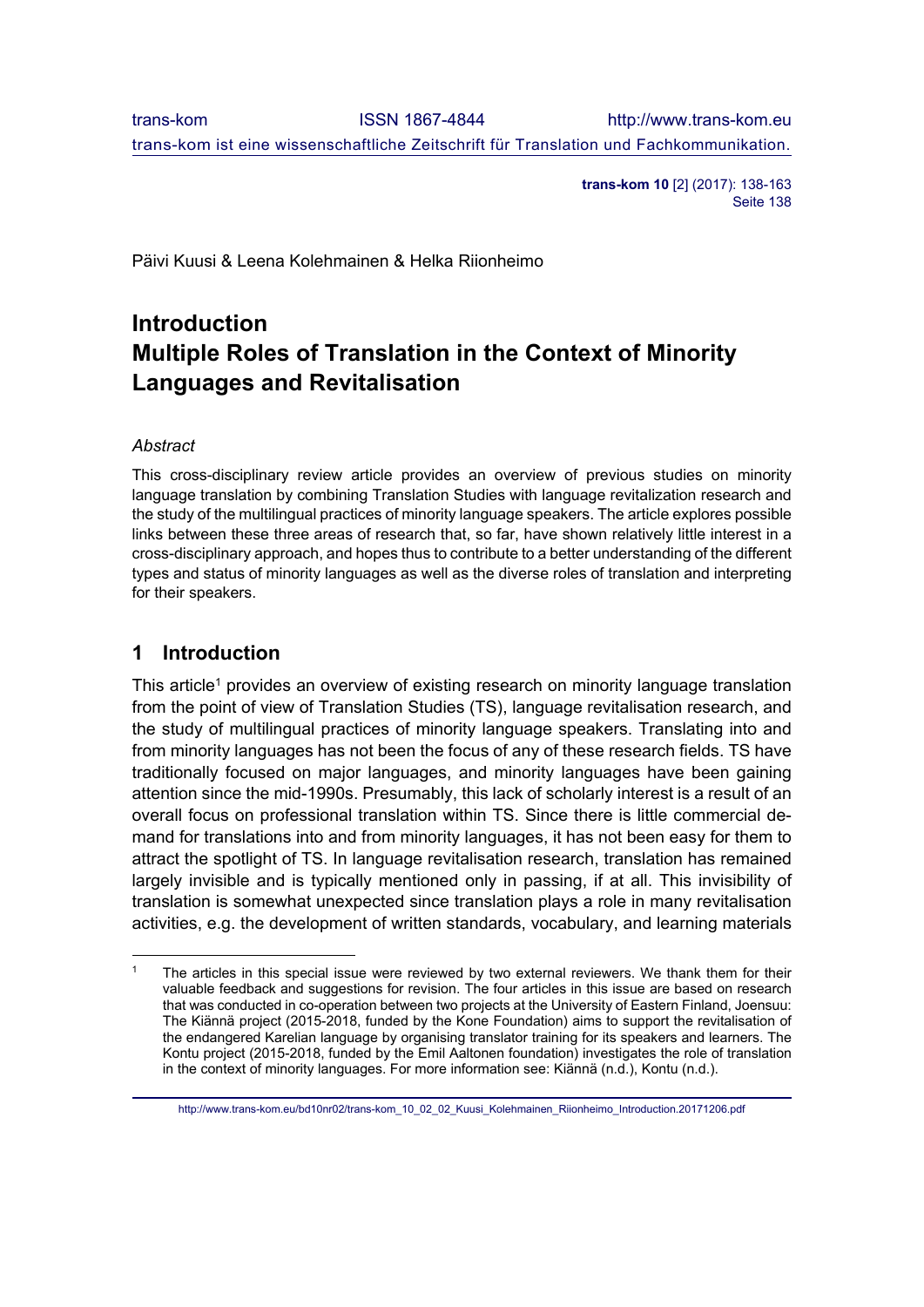for education. In research on the multilingual practices of ordinary speakers, such as code-switching, mechanisms involving translation are not always recognised as such even though translation is obviously an essential part of everyday communication for many bilingual minority language speakers. The often ad hoc, sporadic nature of translation in everyday interaction may be the reason its description has remained rare, has been carried out from a completely different perspective, or has utilised a differing terminology. For this reason, the primary goal of this introductory review article is to bring together observations related to translation in the context of minority or endangered languages from research fields that, so far, have approached the issue quite independently of each other. By combining insights from these fields of study, we aim to advance the study of minority language translation, to make the role of translation more visible in different minority language situations, and to identify areas that have remained in the shadows. In this article, the notion of "minority language" refers to a variety of settings in which a language is dominated by another. The notion ranges from traditional minority languages to migrant languages and languages in post-colonial societies. Minority languages may show variation with regard to the number of speakers, domains of use, status in society, geographical and economic circumstances, and the historical developments behind their minority position. Despite these differences, minority languages share one common characteristic: their subordinate position with relation to the dominant language of a society (Branchadell 2005: 6-7; see also Venuti 1998: 135).

The focus of this and the three articles that follow, however, is on the individual actors that actually translate, i.e. on minority language speakers and the varying roles in which they exhibit their agency as literary translators, translation students, language activists, and ordinary multilingual speakers. Agency, defined as "the willingness and ability to act" (Koskinen/Kinnunen 2010: 6) is ultimately a product of actions (Koskinen/Kinnunen 2010: 7). Emerging from actions, agency can also be studied by observing the actions, linguistic or otherwise. In the following three articles, the agency of minority language speakers and translators is sought in different linguistic accounts of their actions. These accounts include interviews with minority language translators (Iso-Ahola), field notes on student conversations during translator training sessions, students' written self-reflections on what was learned during translator training, student feedback (Koskinen/Kuusi), and recorded conversations and metalinguistic commentary on multilingual practices in everyday speech (Lantto/Kolehmainen).

This introductory article is organised as follows. Section 2 outlines the key issues of previous research on minority language translation in TS and examines how the diversity of minority language situations has been accounted for in TS and in sociolinguistics. Section 3 examines the role of translation in language revitalisation with a focus on the importance of translation for endangered languages and on the – perhaps surprising – invisibility of translation in revitalisation research. Section 4 focuses on the acts of translation performed by ordinary minority language speakers. These acts include the nonprofessional, fragmentary, and incidental translation practices in the everyday interaction of different linguistic minorities. The section also examines the function and relevance of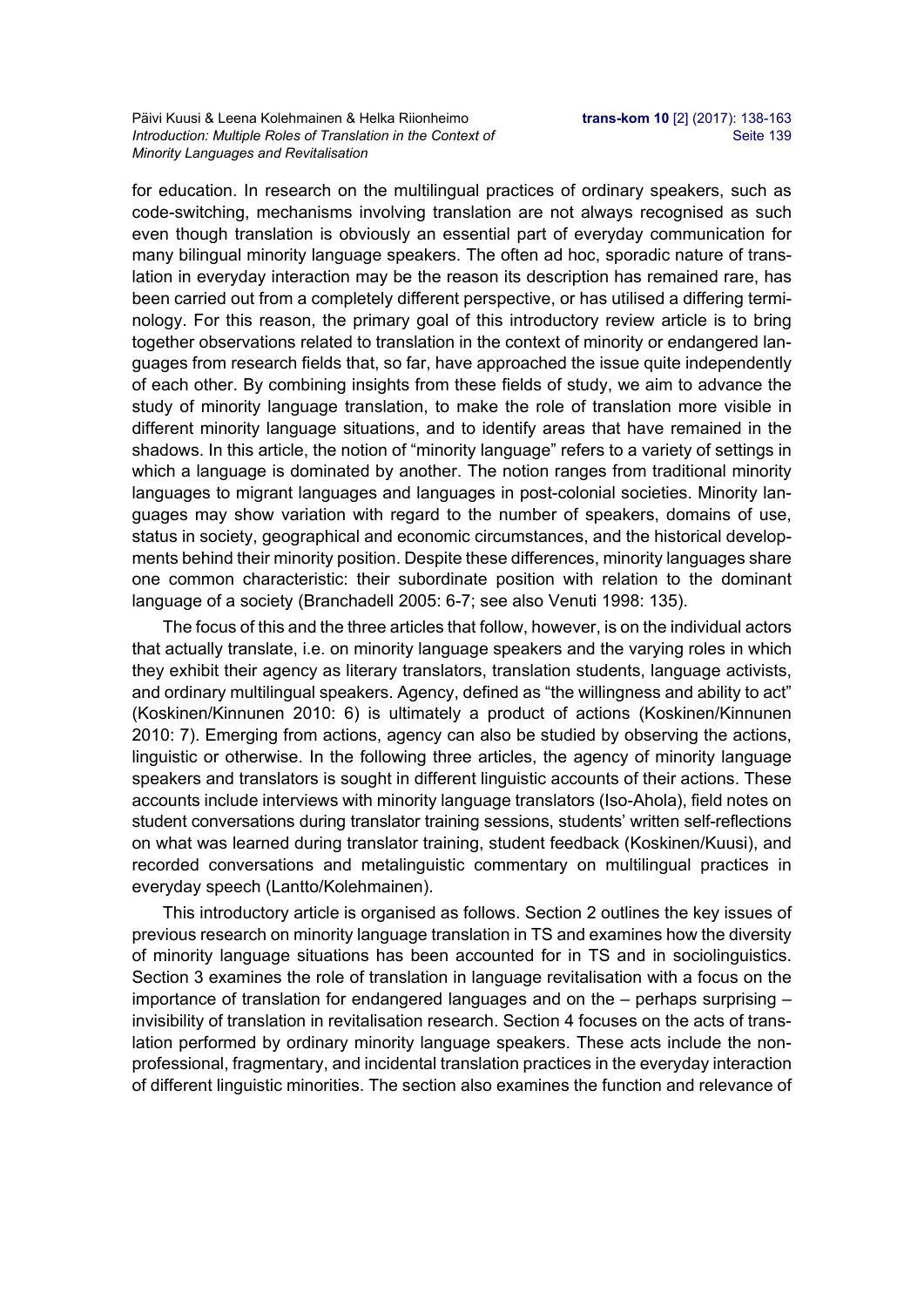these practices for the speakers themselves. The main insights of these three fields of study and their possible implications for the future study of minority language translation in TS are summarised in section 5.

## **2 Translation and the Diversity of Linguistic Minorities**

Minority languages remained in the margins of TS for a relatively long period of time, but are gradually gaining more attention in TS. In 1998, Michael Cronin characterised minority languages as "invisible" in TS (Cronin 1998: 158), and in 2011, these languages were still considered outside the mainstream of TS (Branchadell 2011: 98). In 2017, a query on the keyword "minority language" gives 225 hits in the *Translation Studies Bibliography* (Gambier/van Doorslaer n.d.), even though some of the hits seem only to touch upon the topic (and a query on title gives only 16 hits). For "endangered language", the numbers are much less promising: title query gives only one hit, while keyword query gives none. However, despite the lack of general attention, there were individual attempts to examine the specificities of minority language translation even before the turn of the century (see Branchadell 2005: 2). As early as 1985, Gideon Toury argued that translating into a minority language deserves special attention in research because minority languages form a "middle ground" between general and language-pair-specific TS (Toury 1985: 5, 7). According to Toury, minority languages constitute weak target systems, both compared to the major language of the community and to most other potential source languages of translation (Toury 1985: 7). The notion of weakness in relation to the source language and culture originates in Even-Zohar's (1978) work on the position of translated literature in the larger polysystem of literature in a given culture. In a situation where a smaller nation (or linguistic group) is dominated by a larger one, its literature is typically weak and inclined to import models from the dominating source system (Even-Zohar 1978: 121-122). This weakness is likely to have an influence on translations into minority languages, because it makes them susceptible to source language interference that may, in time, approximate them to the source language models (Toury 1985: 7-8). At the same time, minority languages need translation. Translation may help to preserve and develop a minority language by, for example, reassuring its speakers of the resourcefulness of their language, triggering the creation of new vocabulary, and strengthening those domains of language use that have remained under-used (Toury 1985: 7).

This combination of inherent weakness of the target system and a need for translations makes the role of translation in minority language contexts highly ambiguous. This ambiguity has been repeatedly observed in subsequent research on the topic (see e.g. Cronin 1995: 90, 2003: 147; Millán-Varela 2003: 158; Branchadell 2005: 7), and it seems to be the key to understanding the role of translation for minority languages. In his influential 1995 article, which is often considered the starting point for research on minority language translation in TS (see e.g. Raine 2010: 35), Michael Cronin characterises the relationship between minority languages and translation as "fundamentally paradoxical" (Cronin 1985: 89). He asserts that translation is necessary for minority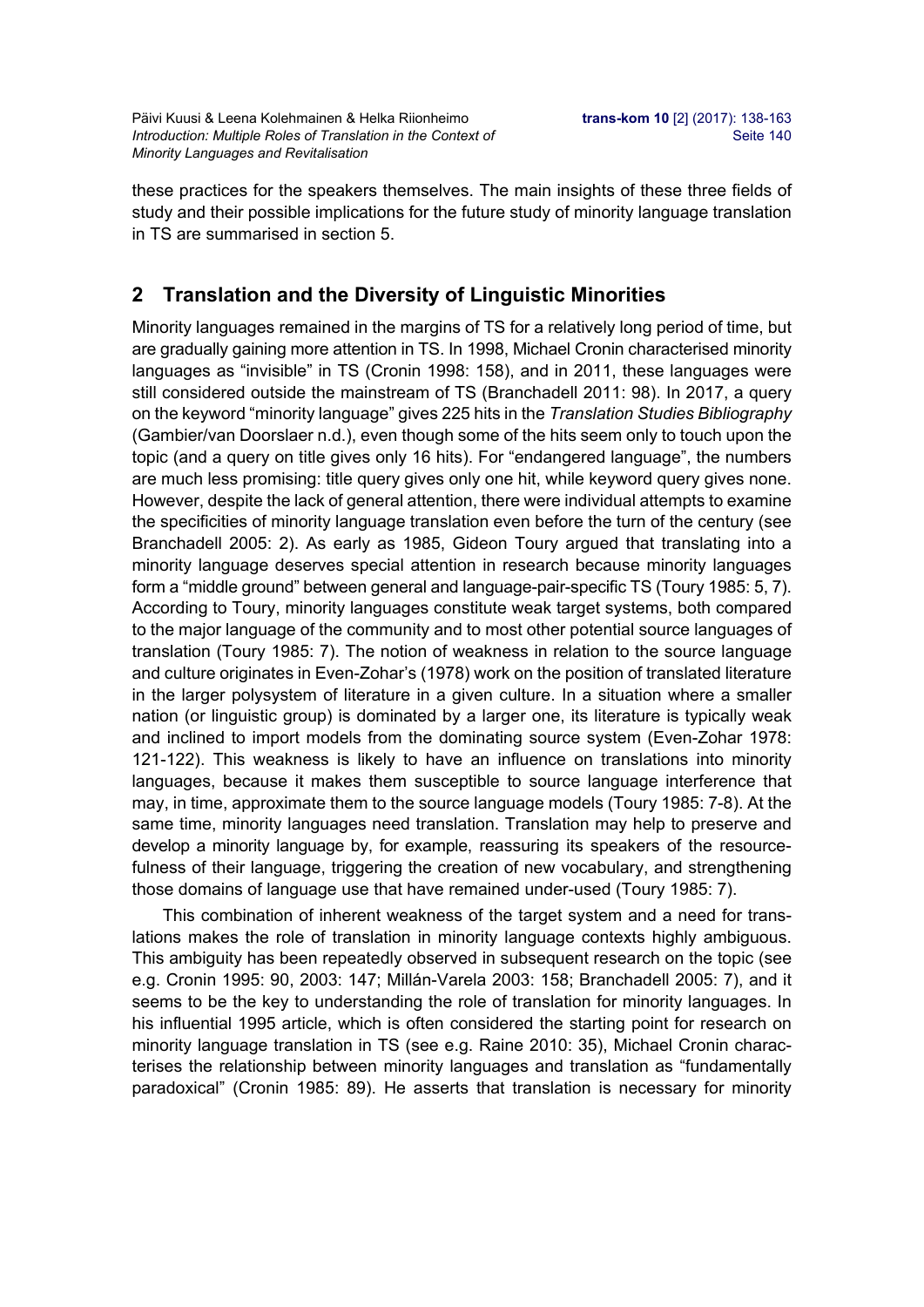languages to retain their vitality, yet at the same time, translation poses a threat to the specificity and distinctiveness of these languages (Cronin 1995: 89). Developing this idea further in a later article, Cronin expresses the fear that under pressure from dominant languages of society, minority languages can, over time, "become mirror-images of the dominant language" (Cronin 1998: 147). In other words, repeated interference may lead to permanent convergence (Toury 1985: 8). This may be the case especially when the two languages, the dominant and the subordinate, are closely related. However, the pressure may nevertheless lead to "partial imitation of the dominant language" (Raine 2010: 40) even if the two languages are not closely related. The ambiguity inherent in translation results from unequal power relations, which is another key issue in TS research on minority languages. The emphasis on power relations originates in research on post-colonial translation and in the cultural turn TS took in the 1990s – a development that led to the recognition of power relations between cultures as a relevant feature that influences translation (Branchadell 2005: 6). These relations are rarely symmetrical and are likely to influence translational behaviour (see Toury 1985: 7). In the case of minority or endangered languages, the issue of power asymmetry cannot be ignored.

Languages of different status have been treated in TS as minority languages. Examples of these are Irish and Tibetan, which have been discussed in previous works in TS (Cronin 1996; Raine 2010) and Basque and Karelian, which are dealt with in this thematic issue. The Irish language enjoys the status of a national and the first official language of the Republic of Ireland. It has also been one of the official languages of the European Union since 2007. Despite its official status, the language is weak when compared with English, the other official language of Ireland, and it is in need of promotion and support to remain vital. The Tibetan language has over six million speakers, but it is constantly deteriorating as speakers abandon it in favour of Chinese (Raine 2010). The situation and the legal status of the Basque language with its 714,000 bilingual and 338,000 passive bilingual speakers (see Fifth Sociolinguistic Survey 2011) varies in the different administrative areas where the language is spoken in Northern Spain and Southern France. In the Basque Autonomous Community, where both Basque and Spanish are official languages, the Basque language has experienced considerable positive changes since Spain's transition to a democracy in the 1980s and the introduction of different revitalisation programmes (Totoricagüena/Urrutia 2008). The Karelian language is critically endangered. It has approximately 25,000 speakers in Russia and 11,000 in Finland and is not an official language in either of the countries (Karjalainen et al. 2013; Sarhimaa 2016). These four languages differ in official status and in number of speakers, but share a subordinated position in their relation to a major language (Branchadell 2005: 7). This position makes them "weak" as target languages of translation in Toury's (1985) sense and has implications for the willingness, possibilities, and competence of speakers to use these languages in different domains.

In other words, minority status is not granted by the position or size of a minoritylanguage community in itself, but in relation to another linguistic group that occupies a major position. A language may be a minority language in one country and a major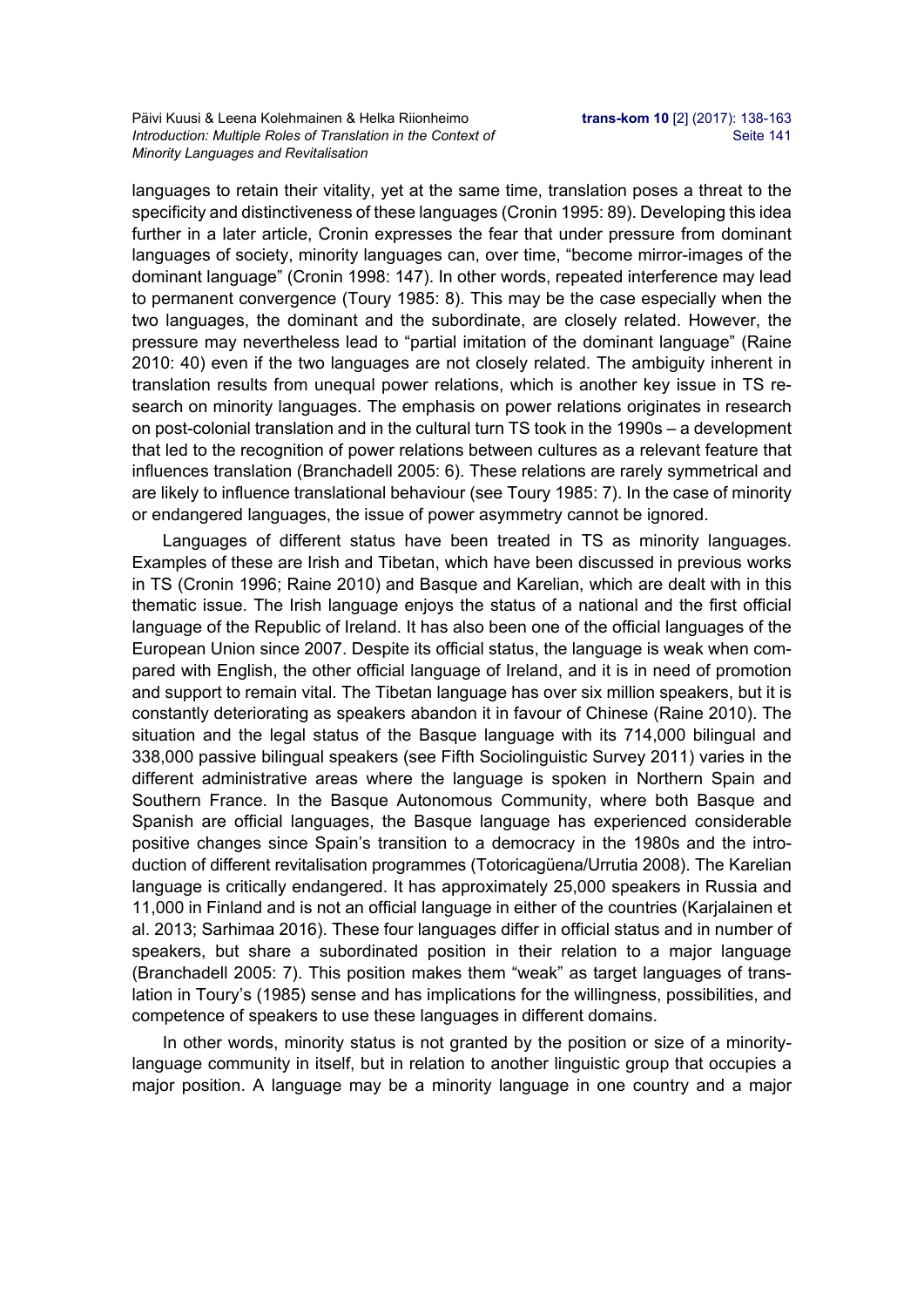language in another (Branchadell 2005: 2). This view is in line with the definition of a minority language in the European Charter for Regional or Minority Languages, which includes major languages that have been traditionally spoken as minority languages in certain regions, such as German in South Tyrol (Branchadell 2005: 2). As Michael Cronin observes, minority "is a relation not an essence" (1995: 86; see also Cronin 2003: 144). Consequently, a minority status is necessarily contextual, defined in relation to a majority, and is dependent on a specific historical situation (Cronin 2003: 165; see also Venuti 1998: 135).

This relativity, however, makes the notion of minority open to various interpretations and definitions. New competing terms have been introduced to highlight different aspects of a non-dominating language. For example, the related term "minor language" was chosen by *mTm*, a translation journal that focuses on translating from, into, and between minor languages. It defines a minor language as "a language of limited diffusion or one of intermediate diffusion compared to a major language" (mTm n.d.). In congruence with this rather broad definition, languages such as Finnish (Mikhailov 2015) or Greek (Parianou 2009, 2010) have been discussed in TS as minor languages, even though both occupy a dominant position in their corresponding societies. To clear the picture, Albert Branchadell (2011: 97) proposes the term "absolute minority language" to refer explicitly to those minority languages that do not enjoy a dominant position in any country.

As "minor" or "minority" are felt to suggest small numbers, scholars have proposed alternatives to highlight other characteristics that are perhaps more apt to capture the essence of a minority position. For example, the terms "minoritised" or "minorised languages" have been introduced to emphasise that these languages have been "deprived of an official status" (Diaz Fouces 2005: 13) and "subjected to marginalisation and discrimination throughout their history" (Millán-Varela 2004: 53). The adjectival forms thus have political overtones suggesting that minority status is something that has been imposed on a language by the major or dominant linguistic group. As Krause (2007: 40) points out, behind a minoritised position we can always identify historical processes that have led to it. Globally, minoritising is speeding up the endangerment of languages at an alarming rate, and to highlight the danger of language extinction, Skutnabb-Kangas (2012) has proposed the provocative term "linguistic genocide", i.e. small languages are not just fading and dying, they are being "murdered". (We will return to the notion of language endangerment in section 3.)

However, not all scholars wish to highlight connotations with historical wrong. Baumgarten and Gruber (2014: 27), for example, propose a more neutral term, "nonstate language", to escape any association with nationalism or with small numbers of speakers. Further, the notion "less translated languages" shifts the focus from the attributes of the language, such as the number of speakers or its official status, to the translation market (Branchadell 2005: 1). Inspired by the EU term "lesser-used languages", this term has been introduced to refer to languages that seldom serve as source languages of translation (Branchadell 2005: 1). The notion includes languages such as Arabic or Chinese, which, although major world languages, occupy a marginal position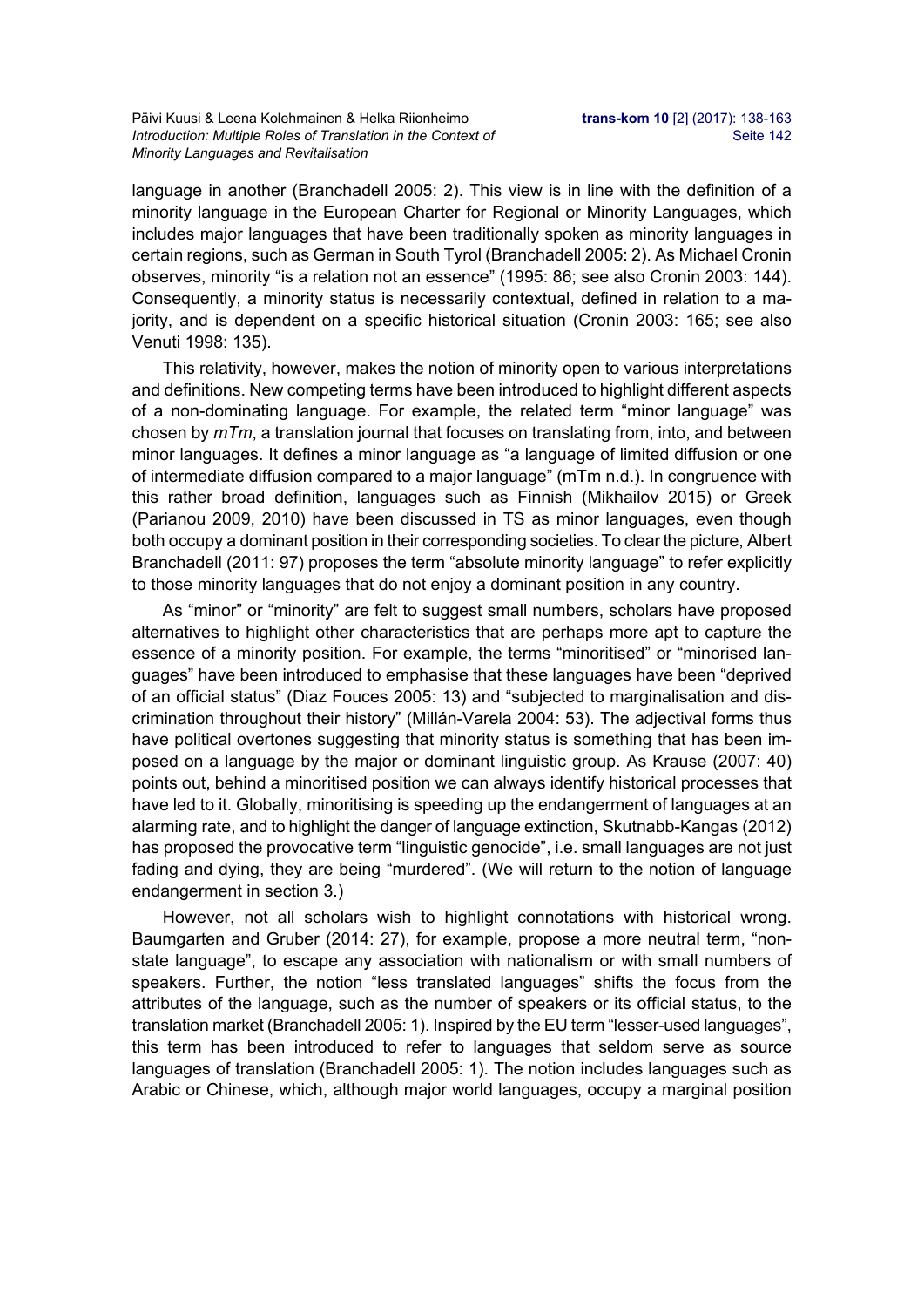Päivi Kuusi & Leena Kolehmainen & Helka Riionheimo **trans-kom 10** [2] (2017): 138-163 *Introduction: Multiple Roles of Translation in the Context of* Seite 143 *Minority Languages and Revitalisation* 

as source languages of translation when compared with English (Branchadell 2005: 1). Branchadell's notion of subordination is relevant here as well: the common feature uniting minority languages seems to be their subordinate position not only with relation to the dominant language of a society, but also in relation to the dominant source language on the global translation market. Small or endangered minority languages like Karelian fall into the category of lesser-translated languages, however, with a difference. In the global translation market, Karelian occupies a marginal position not only as a source language of translation but also as a target language. In Cronin's (1995: 88) terms, Karelian is source-language intensive, which means that translations are made largely from major languages into Karelian, not the other way around (as opposed to targetlanguage intensive languages such as English, with pronounced translation activity from this language into other languages). However, even the translation activity from major languages into Karelian is feeble at its best (see Iso-Ahola 2017). The problem, therefore, is not just the imbalance of translation flows, but their overall weakness in both directions.

As is evident from the above discussion, the focus of TS has been on issues that are common to and unite different minority languages. Conversely, the internal diversity of the notion of minority languages and the differences in the situations of linguistic minorities have not been addressed in detail. Observations of the role translation plays for minority languages in general are typically based on case studies focused on a single minority language, such as Irish (Cronin 1996), Catalan (Bacardí 2005; García de Toro 2005) or Galician (Millán-Varela 2003, 2004). These are minority languages with an established position in their societies. Analogous studies on the translation of endangered languages are practically non-existent. This is clearly a result of the general emphasis in TS on professional contexts for translation. The translation market for endangered minority languages is extremely limited and offers few job opportunities for professional translators (Kuusi 2017), which makes it unfruitful for the study of professional translation. Translation and interpreting services are needed for some endangered aboriginal or indigenous languages in countries such as Canada or Australia, and recently a handful of presentations on translation and interpreting into these languages has been included in some of the conferences in TS featuring minority language translation as one of their themes (see *Translation and Minority* 2016; FIT2017; on the situation in Canada, see also Folaron 2015: 8). However, the general trend in TS seems to be to ignore languages with no professional translation market to offer.

There have been, however, some efforts to differentiate among various minority language situations. Branchadell's (2011: 97) notion of absolute minority language discussed above is one of them. Cronin (1995) makes a distinction between diachronic and spatial origins of a minority status. The first refers to historical development, the second refers to changes in national boundaries leading to a minority position (Cronin 1995: 86- 87). The spatial origin of a minority status influences translation by enhancing translation flows, owing to the geographical proximity of a country where the minority language is in a major position (Cronin 1995: 87). In Branchadell's terms, these minorities are not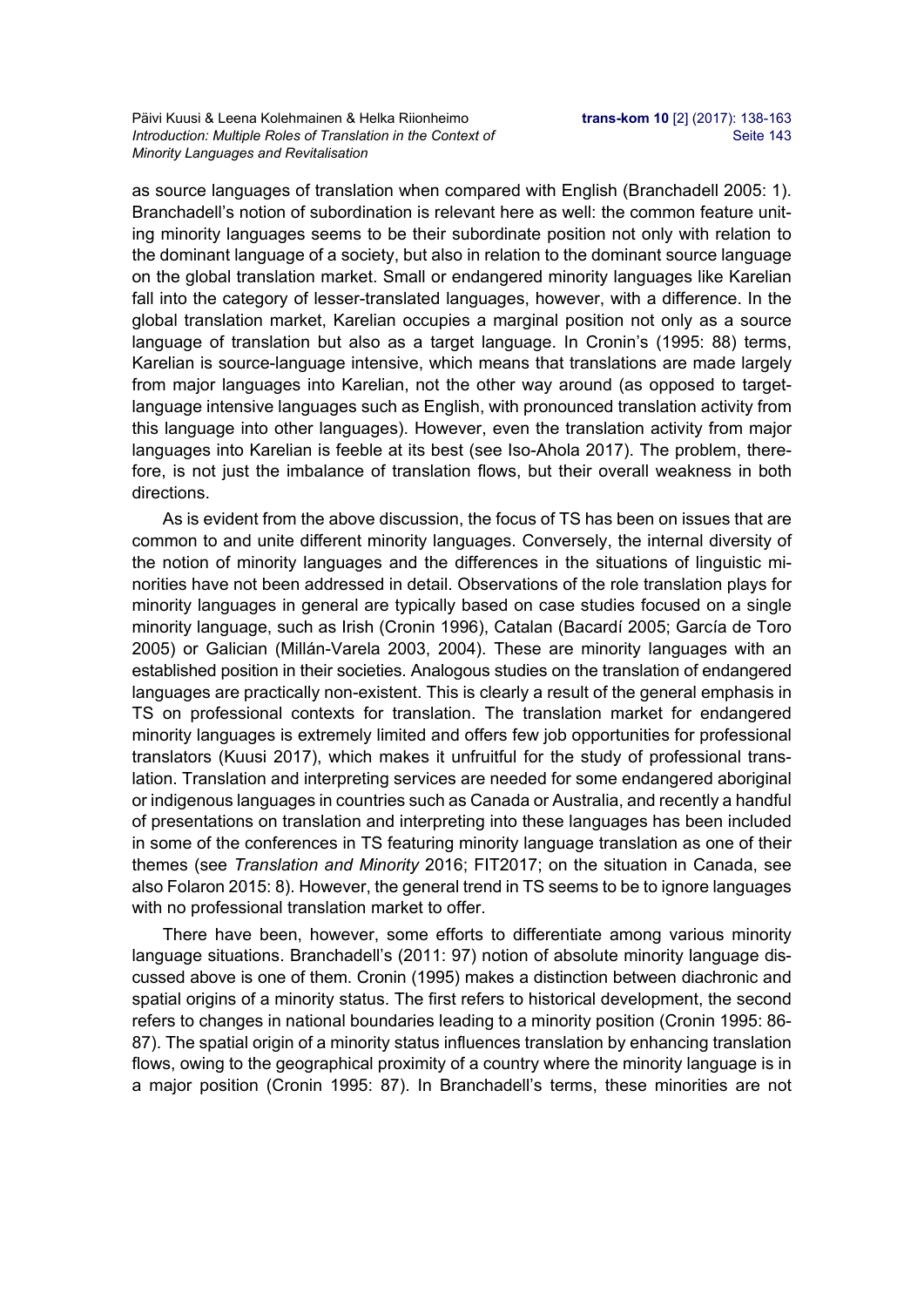absolute. Diaz Fouces (2005: 95-97) differentiates between three levels in the emerging "new linguistic order" in the European Union: official languages of the member states, the minorised European languages and immigrant languages. Diaz Fouces (2005: 96) deliberately refrains from using the common term "minority language", as some of these languages (such as Catalan) actually have more speakers than some of the EU's official languages (such as Finnish). The category of minorised languages, however, includes not only languages such as Catalan, with millions of speakers and an established position in the society, but also small or endangered minority languages, such as Karelian, with only some tens of thousands of speakers and no official status.

The terminological discussion outlined above shows that TS researchers have recognised the linguistic and social diversity of minority languages and have tried to account for this diversity terminologically. Similar, but more fine-grained distinctions have been suggested in sociolinguistics and language sociology where minority languages are often divided into three main groups: "indigenous", "autochthonous" and "allochthonous" language minorities. "Indigenous language" has a juridical meaning and is connected to the consequences of colonialism. Indigenous people or tribal people are the "original" people in their traditional areas who have suffered under European colonialization but have preserved their traditions, language, and livelihood habits, and are currently protected by the United Nations (Laakso et al. 2016: 15). The term, however, is often used as a synonym for autochthonous languages, and the terminological distinction between the two is nebulous. The term "autochthonous language" refers to any linguistically distinct, historical minority group that has lived in a particular region or country since the beginning of historical documentation (see e.g. Laakso et al. 2016: 16); in Diaz Fouces' (2005) terms, these are "minorised languages" (see above).

Those minority groups, in turn, that have migrated to a particular area in the more recent past are named "allochthonous" or new language minorities (Laakso et. al. 2016: 16); this group is equivalent to Diaz Fouces' (2005) "immigrant languages" (see above). It is important to note that the distinction between "autochthonous" and "allochthonous" (old and new) languages is not clear-cut, and between the two, there is a continuum of minorities with different histories. For example, the question of how long a group must have lived in an area in order to be classified as autochthonous is a matter of definition, and in cases of long-lasting migration, the distinction gets blurred (Laakso et al. 2016: 15). In addition, the issues and challenges faced by historical linguistic minorities and recent immigrant groups can be similar, for example, when there is lack of or competition for resources (see e.g. Gardner-Chloros 2007: 469, 482; Laakso et al. 2013: 12).

The historical, geographical, economic, and demographic circumstances of autochthonous minority languages may vary considerably. The types, motivations, and volumes of migration alternate, too. Edwards (1995: 140) addresses this variation in both categories and suggests a typological framework of minority-language situations according to three basic distinctions (see also Edwards 2007: 259-260). The first criterion describes whether the minority languages are "unique, non-unique, or local only". A "unique" minority language is spoken in one country only, a "non-unique" minority language is pluricentric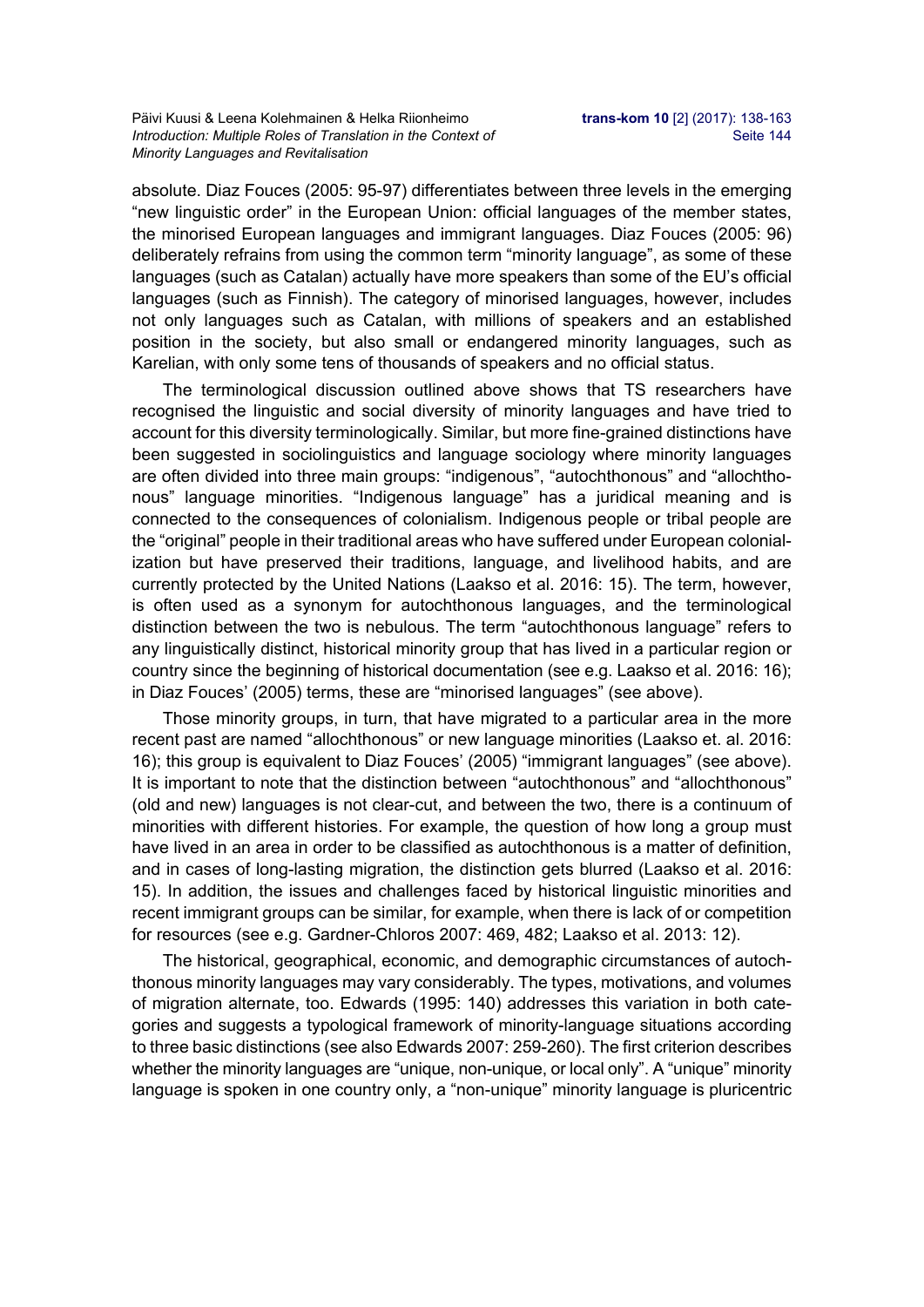and is spoken in two (or more) countries but everywhere as a minority language, and a "local-only" minority language is a pluricentric language that is a minority in one country but dominant in another. In Branchadell's (2011) terms, unique and non-unique would count as absolute minority languages, and local-only minorities would count as nonabsolute. The second criterion of Edwards takes into account the geographical "cohesiveness", i.e. whether the speakers of a minority language are geographically concentrated or whether the language is non-territorial, and its speakers are scattered. The third criterion deals with transnationalism and the type of connection between the speakers of a minority language that is spoken in different countries; the speakers may be "adjoining" or "non-adjoining". The different combinations of these three distinctions give rise to a ten-partite model that can be applied to both autochthonous and new immigrant minorities. For example, Edwards (1995: 140) mentions the Romany language (throughout Europe) as an example of a non-unique, non-cohesive, and non-adjoining language. Spanish in the southwest USA, in turn, serves as an example of a local-only, adjoining, and cohesive minority language.

It is beyond the scope of this article to illustrate the ten possible types of both autochthonous and allochthonous minority languages (for examples, see Edwards 1995: 140; Edwards 2007: 460). In addition, as Edwards (2007: 461) highlights, this typology is far from all-encompassing, and not all minority languages are easy to classify according to the above criteria. For the purposes of this article, however, Edwards' detailed typology is useful because it shows how minority language situations may vary. Neither the situations of autochthonous minorities nor the situations of immigrant minorities are homogeneous. Consequently, the types, needs and functions of translation also vary, and to our knowledge, only preliminary attempts have been made to chart these differences in TS. For example, job opportunities for translators are different for local-only versus unique/non-unique minorities. There is a demand for the former translations in a country where the language occupies a dominant position (see Cronin's 1995 observations on the spatial origin of a minority status above). Similarly, in developing new vocabulary, the minorities are in a different situation (Kuusi 2017: 52, 55). A local-only minority is strongly supported by the country where their language occupies a majority position. Non-unique minorities can cooperate transnationally, and the unique minorities remain alone.

Previous studies of minority language translation have not explicitly touched on the diversity of language minorities and the relevance of this diversity for translation. Section 3 focuses on endangered languages as a special type of minority, and the role of translation is considered in the context of language revitalisation. Section 4 focuses on the translational practices in the everyday interaction of autochthonous and allochthonous minority language speakers.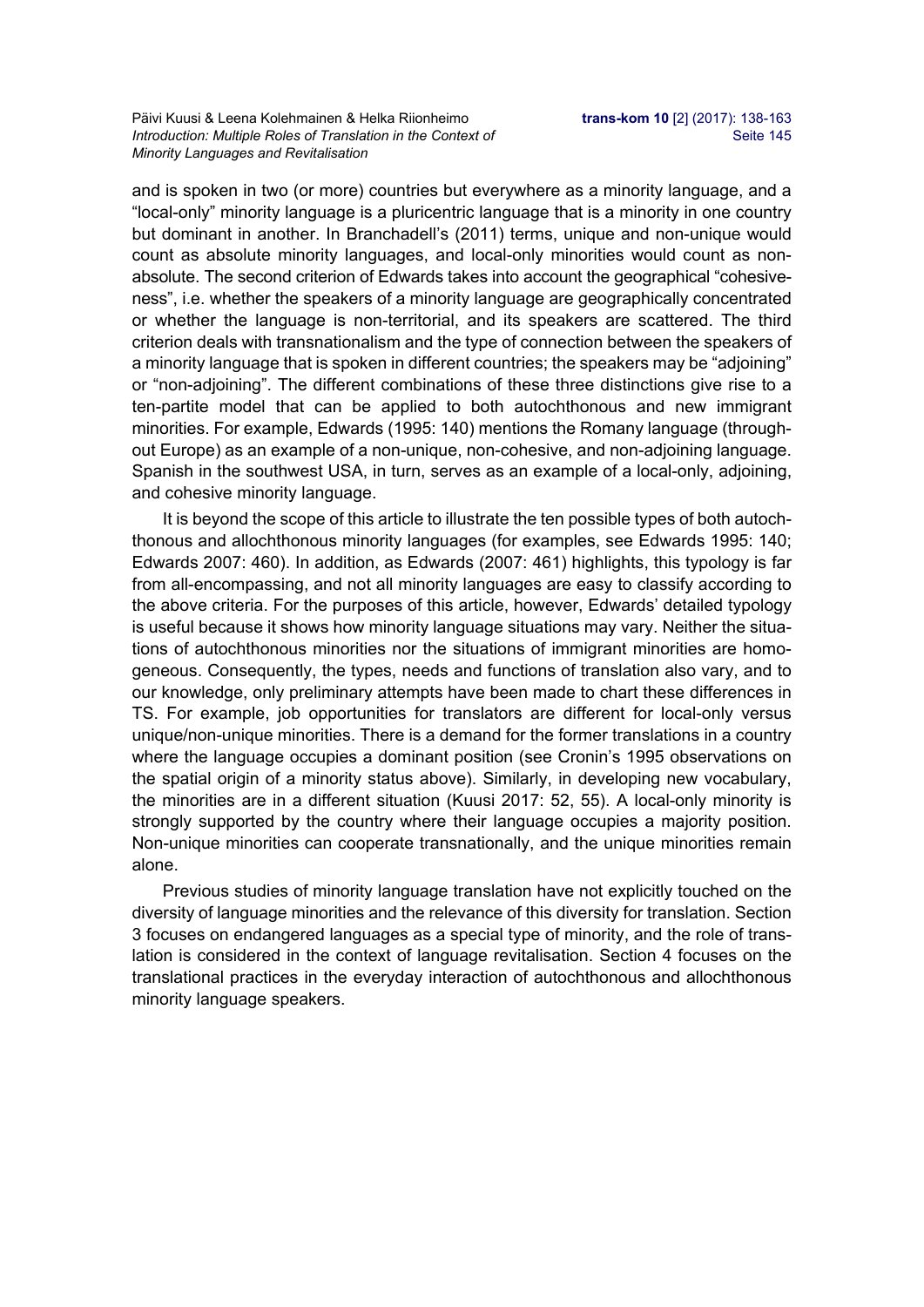Päivi Kuusi & Leena Kolehmainen & Helka Riionheimo **trans-kom 10** [2] (2017): 138-163 *Introduction: Multiple Roles of Translation in the Context of* Seite 146 *Minority Languages and Revitalisation* 

### **3 Translation in Language Revitalisation**

Due to unequal power relations, most linguistic minorities struggle in a situation termed "language maintenance", i.e. the speakers

continue to use their language in some or all spheres of life despite competition with the dominant or majority language to become the main/sole language in these spheres.

(Pauwels 2008: 719)

The domination of a majority language over endangered languages has proceeded to the point that the minority language is at risk of vanishing within a couple of generations, and the minority speakers are in a process of language shift. They predominantly use the majority language, and the domains of the minority languages are being reduced (see e.g. UNESCO 2003: 2; Thomason 2015: 4). The critical factor is the lack of intergenerational language transmission, which leads to a situation where the language is spoken by the elderly but not by the younger generations. Endangerment is a process that can happen to any minority (indigenous, autochthonous, allochthonous), but the consequences are more drastic in the case of Edwards' unique and non-unique minorities (see section 2). It is worth noting that the vast majority of the world's languages fall into this category. Endangered languages represent a specific type among minority languages, and they exhibit several traits that differ from more stable minorities, perhaps most notably ambivalent and ambiguous linguistic identity. Often, the speakers of an endangered language do not consider their language as a "real" language or themselves as "proper" speakers (see e.g. Grinevald/Bert 2011: 57; Laakso et al. 2016: 9-10; Partanen/Saarikivi 2016). These self-conceptions have arisen in a vicious circle of language shift, accompanied by the negative attitudes of the majority toward the minority language and its speakers.

Much effort in past decades has addressed the revitalisation of endangered languages (or, to use another term, reversing language shift). Linguists have focused on the rapid reduction of linguistic diversity on the macro level (e.g. Crystal 2000) and on the individual's right to use their own language, on the micro level, as a linguistic human right (e.g. Skutnabb-Kangas 2012). The goal of revitalisation is "to increase the number of speakers of a language and extend the domains where it is employed" as well as to change community attitudes towards a language (Grenoble/Whaley 2006: 13). The most acute challenge is to make the language available to possible new speakers, and, consequently, most revitalisation programmes concentrate on language immersion for both children (e.g. pre-school language nests, bilingual education at school) and adults (e.g. the master-apprentice model) (see e.g. Grenoble/Whaley 2006: 50-58; Hinton/Hale 2008; Thomason 2015: 163-167). Revitalisation gives rise to a specific group of speakers, named language activists, who, in practice, lead the revitalisation; they can be defined as persons who focus "energetic action on language use in order to create, influence, and change existing language policies" (Combs/Penfield 2012: 462).

A phenomenon characteristic to endangered language communities is the emergence of new types of speakers, which challenge the traditional, ideologically loaded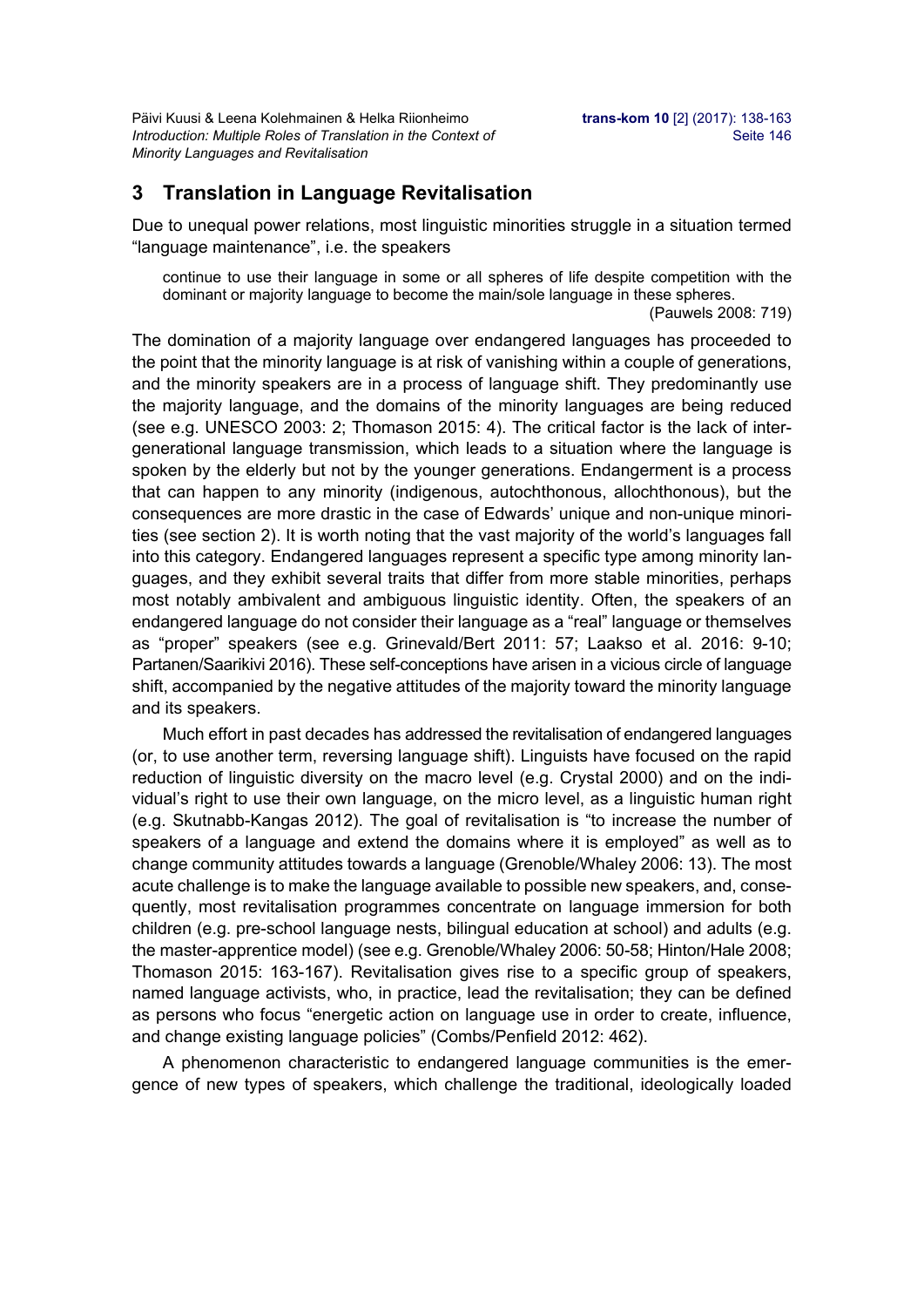Päivi Kuusi & Leena Kolehmainen & Helka Riionheimo **trans-kom 10** [2] (2017): 138-163 *Introduction: Multiple Roles of Translation in the Context of* Seite 147 *Minority Languages and Revitalisation* 

concepts of mother tongue and native speakers. An important sociolinguistic group are so called new speakers, defined as

individuals with little or no home or community exposure to a minority language but who instead acquire it through immersion or bilingual educational programs, revitalisation projects or as adult language learners. (O'Rourke/Pujolar/Ramallo 2015: 1)

Sometimes these individuals even originate outside the ethno-linguistic group (Hornsby 2015: 108). New speakers are separate from neo-speakers, who have learned the revived form of language as young children in revitalisation programmes (Grinevald/Bert 2011: 49; Sallabank 2013: 13). Typical new speakers can be characterised as adult L2 learners, but, in the context of revitalisation, they are recognised as members of the language community (Jaffe 2015: 30). Jaffe (2015: 26) also discusses the value of the metalinguistic knowledge of new speakers, who often have acquired language through formal education.

The concept "mother tongue" is complicated in all multilingual settings, and Skutnabb-Kangas (2012: 106-108), for example, proposes following four, possibly conflicting, criteria for mother tongue: origin (the language learned first), identification (the language one identifies with or is identified with by others), competence (the language one knows best), and function (the language one uses most). Skutnabb-Kangas further emphasises the relativity of a mother tongue as one person may have several mother tongues, a person's mother tongue may change during the course of life, and, importantly, it is "possible to claim a mother tongue by identification" (Skutnabb-Kangas 2012: 108-111). Moreover, Laakso et al. emphasise that in the case of acute endangerment, "applying the requirements would be very counterproductive to any effective efforts to revitalise the language at issue" (Laakso et al. 2016: 12). This means that in endangered language communities, the most educated and most active individuals are often new speakers who strongly identify with the language but whose competence differs from that of the traditional native speakers (see Iso-Ahola 2017).

In addition to increasing language use and engendering new speakers, language revitalisation often involves actions related to written language as well. Creating a written standard (codification, standardisation) is sometimes even presented as one of the prerequisites for reviving a language (Crystal 2000: 138-141). The question of a written standard and literacy is complicated (for discussion, see Grenoble/Whaley 2006: 102- 136), but, at least in the Western world, the existence of a written variety gives the endangered language more prestige and affects the way people see their own language (or the way the majority sees the endangered language). The special status of a (written) standard reflects a view of language known as the ideology of standard language, "strong belief in 'the one best variety' and a general denigration and rejection of all other (nonstandard) varieties" (Vogl 2012: 13; see also Milroy 2001). The need to develop a written variety is also practical; written material is needed when teaching the language.

From the TS perspective, revitalising an endangered language via developing a written standard and creating diverse written materials seems a context in which translation is obviously involved. According to Toury (1985: 7), translation is an instrument for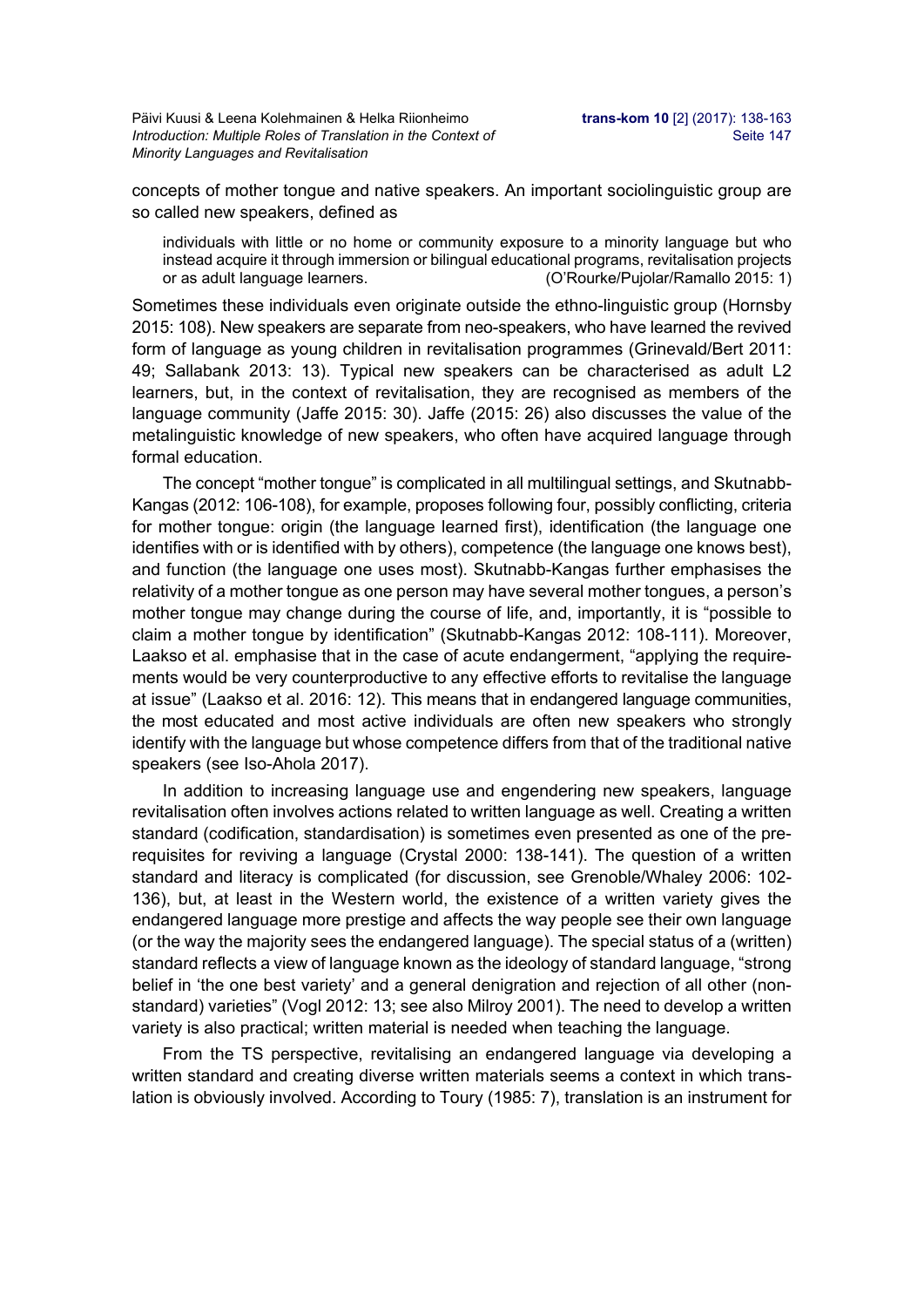preserving and developing a language. It can stimulate the creation of new expressions in an economic way, strengthen the self-esteem of its speakers, and convince them that their language is capable of expressing everything that has been expressed in other languages (see section 2). Therefore, it is somewhat surprising that many of the recent studies of revitalisation pay little attention to translation and its role in the revitalisation process. For example, in the much-cited document produced by UNESCO Ad Hoc Expert Group on Endangered Languages (UNESCO 2003), which presents nine factors contributing to the vitality of language, translation is mentioned only once in connection to language documentation:

As a guide for assessing the urgency for documenting a language, the type and quality of existing language materials must be identified. Of central importance are written texts, including transcribed, translated, and annotated audiovisual recordings of natural speech.

(UNESCO 2003: 16)

However, translation is probably involved in several other factors as well, such as creating teaching materials, advancing the written use of language, and the use of so called new media.

Another example is the volume *Towards Openly Multilingual Policies and Practices*  (Laakso et al. 2016), which reports the findings of the research project ELDIA (European Language Diversity for All). The book gives a multidimensional picture of the use of several Finno-Ugric minority languages in Europe and promotes the maintenance of multilingualism. Still, translation is mentioned only sporadically when describing something that has been (or has not been) translated into the variety of minority languages investigated, and the long questionnaire (see e.g. Sarhimaa 2016: Annex 3) filled out by the survey participants does not contain questions about translating or interpreting. *The Green Book of Language Revitalization in Practice* (Hinton/Hale 2008) presents a similar picture. Even though different revitalisation practices are described in detail, translation and interpreting are mentioned only incidentally. Most probably, the absence of translation in these books is not intentional but reflects the instrumental role of translation in language revitalisation. Translation is not an object of interest in itself even if it is an indispensable step in carrying out many of the revitalising measures, e.g. in widening the range of domains in which the language is used, in the use of the language in new domains and media, and in the production of materials for language education and literacy (Factors 4, 5 and 6 in the document of the UNESCO Ad Hoc Expert Group on Endangered Languages 2003). The ensuing invisibility is further enhanced if translation is seen as a straightforward and unproblematic transfer mechanism without recognising its ambiguous potential for the development of minority languages.

In practice, translation is naturally one of the means of revitalisation, and this is seen, for example, in the case of Saami languages in Finland. The three Saami languages spoken in Finland are endangered, but as indigenous languages, they have a protected juridical status. They are mentioned in the Constitution, they have their own language act, and they have the areal status of official language in northernmost Finland. Furthermore, the Saami peoples have consciously worked to save their languages. In these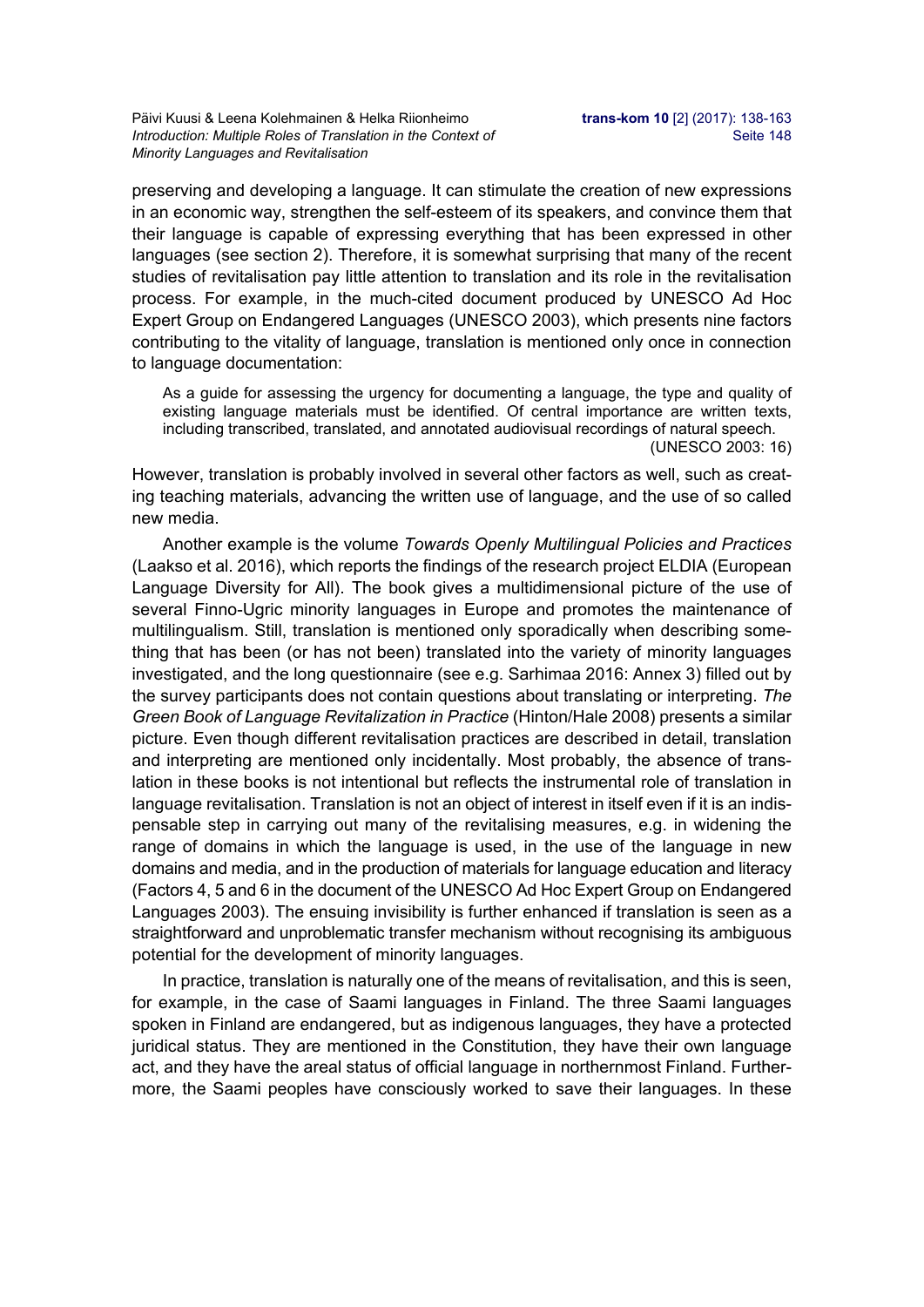efforts, translation has played its part. For example, the proposal for action published by the Ministry of Education and Culture (Toimenpideohjelma 2012) contains several references to translation, mostly due to the legal status of Saami. The Saami Language Act gives the Saami people the right to use their own language before the courts and other public authorities, and one way to implement this is to use translating or interpreting. Pasanen's (2015) extensive study of the revitalisation of the Inari Saami language also refers to translation relatively frequently. Translating has been needed to create official documents, teaching materials, religious texts, literature and songs, among other things. Pasanen (2015: 121) highlights the ramifications of language nest activities as demonstrated by the Inari Saami children. After the children had learned Inari Saami in language nests, the next step was to make Inari Saami the language of tuition at school, and this, in turn, has increased translation, creating new vocabulary and producing teaching materials. (See also Folaron 2015 for a discussion on the role of translation for endangered aboriginal languages.)

Overall, in the study of revitalisation as presented in sociolinguistics or language sociology, translation remains rather invisible and disguised. Translation, translations, and translators are mostly mentioned in passing, and if a study contains a subject index, there is usually no entry for "translation". It would seem that translation is not considered a phenomenon that is interesting or useful to examine in detail. Many dimensions examined in TS, such as the translators' agency, translation process, translation strategies, or translation culture (to name just a few), have, in most cases, not been touched upon at all. However, the careful reader will find some references to translators as agents in revitalisation. Urla (2012: 99-100) briefly describes the work of an early Basque language activist and mentions translators as one group of language activists needed in revitalisation (Urla 2012: 44). The aspect of agency has, however, not been examined systematically. In this issue, Iso-Ahola's article explores the role of literary translators of an endangered language, giving voice to the activist translators themselves and the way they perceive their agency in the revitalisation of an endangered language (Iso-Ahola 2017).

Of particular interest for this issue is that translator training is hardly mentioned in the revitalisation studies we have encountered. For example, there has been systematic and large-scale translation training for Basque translators, first in a separate Translators' School and then incorporated into university programmes (Garabide Association n.d.: 46), but we have not encountered much research on this topic. There is a similar gap in TS research. With the exception of Kuusi (2017), Raine (2011) and Sim (2000), the latter focusing on the training of Bible translators, there is not much to be found on the topic. In the present issue, Koskinen and Kuusi address this gap by analysing how the translators' agency is constructed during translator training organised for students and language activists of an endangered language.

This gap in research is a natural consequence of the scarcity of institutionalised training. Translator training programmes have been launched for some minority languages, such as Irish or Catalan, but not for endangered languages. The obvious reason is the non-existence of a translation market for most endangered languages (see Kuusi 2017;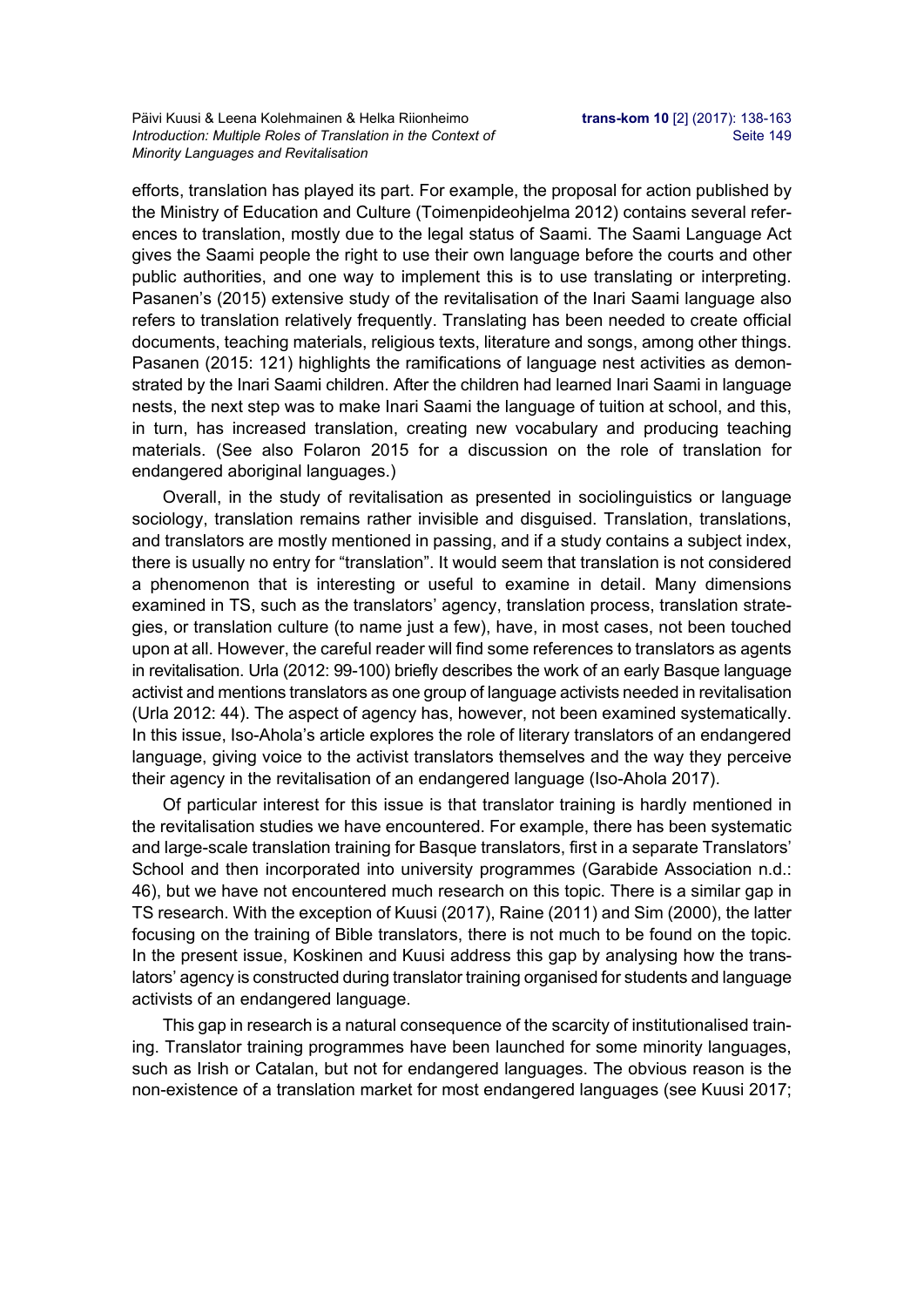Päivi Kuusi & Leena Kolehmainen & Helka Riionheimo **trans-kom 10** [2] (2017): 138-163 *Introduction: Multiple Roles of Translation in the Context of* Seite 150 *Minority Languages and Revitalisation* 

Koskinen/Kuusi 2017). Nevertheless, the absence of training seems striking, bearing in mind that the first action mentioned in the UNESCO report on endangered languages concerns linguistic and pedagogical training:

providing language teachers with training in basic linguistics, language teaching methods and techniques, curriculum development, and teaching materials development.

(UNESCO 2003: 5)

The basics of translator training would supplement the competence of language activists and support their empowerment as language users.

The invisibility of translation in language revitalisation research is echoed in TS, where revitalisation as the purpose of translation has only recently begun to gain attention. In research focusing on major language translation, it has been generally assumed that translation is needed in interlingual and intercultural situations for the purpose of mediation between groups or individuals (for discussion, see Tymoczko 2006: 16). Thus, the function of translation, as defined by Roberts: "the application or use which the translation is intended to have in the context of the target situation" (Roberts 1992: 7), is to enable communication between parties. Furthermore, Marta García González (2005: 107) observes that TS have focused on *how* to translate instead of asking *why*. This "disregard for the reasons for translation" (García González 2005: 110) stems from the trend to focus on major languages. From the point of view of major languages, it is natural to see translation as an activity that enables communication between two parties speaking different languages (García González 2005: 107). However, in multilingual cultures, there is not necessarily a need for mediation between linguistic groups (Tymoczko 2006: 16). This is typically the case for speakers of autochthonous minority languages. Since they are bilingual and fluent in the dominant language of their society, there is no need for translation to ensure understanding or enable participation in that society. In such a situation, translation becomes "a mechanism to promote the language itself" and a "tool in the process of language recovery or preservation" (García González 2005: 110-111). For these minority language communities, the aim of translation is not to ensure understanding between parties, but to sustain, to develop, and to revitalise their language. Functions of translation not related to mediation will be addressed in section 4, where the focus is on everyday oral interaction and the translational practices of multilingual speakers.

## **4 The Translational Practices of Minority Language Speakers**

This section examines the ordinary speakers of minority or endangered languages as agents engaged in translational action. The discussion outlines previous research on the translational practices of minority language speakers in their everyday communication, and addresses what little is known about the translational activities inserted in their everyday interaction and enabled by their bi- or multilingual repertoire. In TS, these practices are referred to as non-professional, meaning that not all translation is performed by professional, trained translators, who are paid for their services. Throughout history,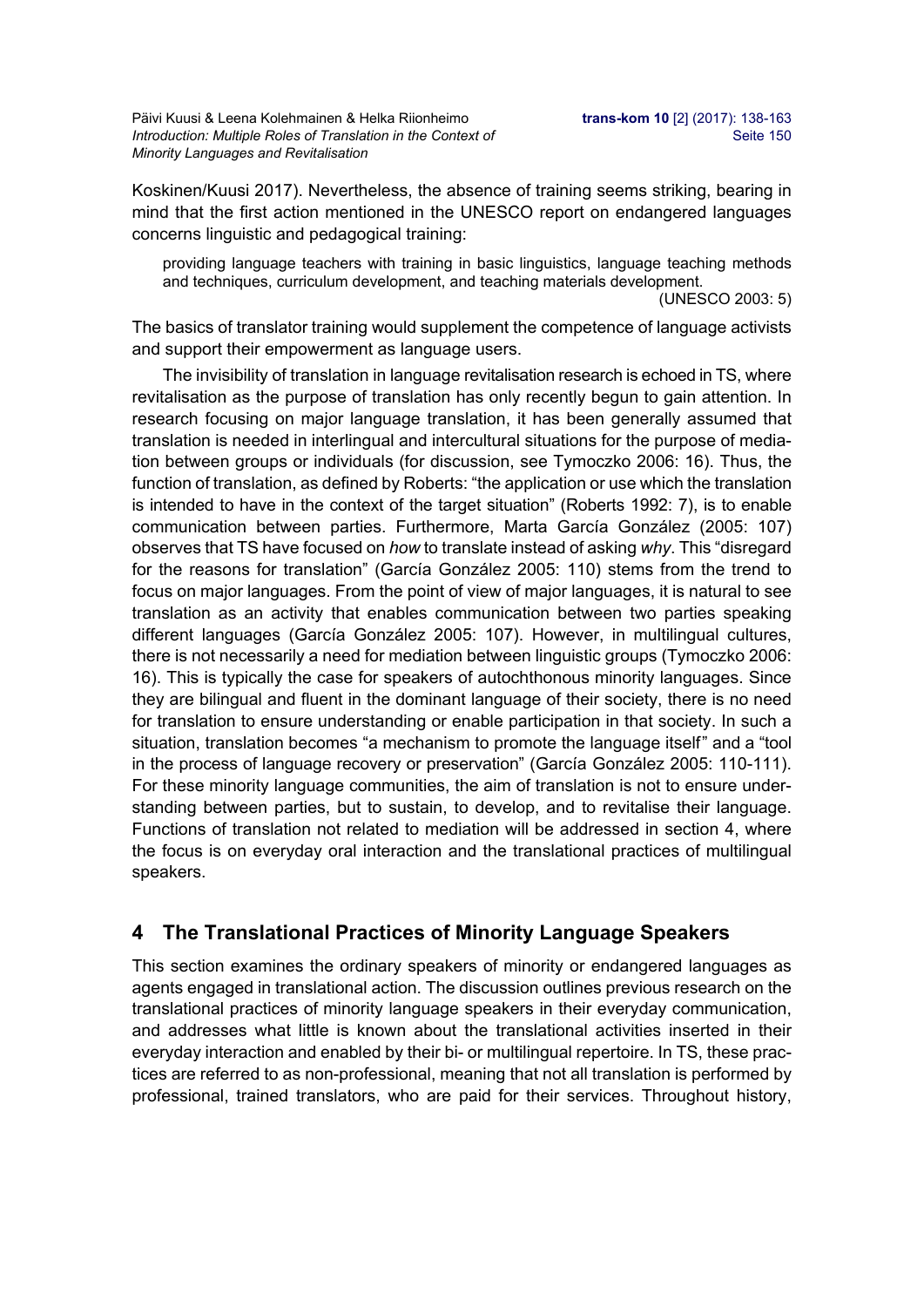ordinary multilingual speakers have acted as translators and continue to do so both in different institutional and in more mundane settings. In TS, this non-professional side of translating and interpreting was first brought up by Brian Harris (see e.g. Harris 1976, 1980), but in recent years, this study has gradually developed into a new research field in its own right (for recent publications see e.g. Pérez-Gonzaléz/Susam-Saraeva 2012; Kolehmainen/Penttilä/Pilke 2015; Evrin/Meyer 2016; Antonini et al. 2017). Translation as an activity without any occupational status is even more obvious in the context of minority or endangered languages than in other contexts due to the low commercial demand for minority language translations (see section 2).

The focus of the few previous studies in TS on minority language translation has been on autochthonous minorities, such as Catalan, Galician and Irish (see section 2), but research has barely touched on the translational practices of the speakers themselves. The speakers of autochthonous languages, such as Karelian and Basque in this issue, are typically bi- or multilingual. They have varying command of the minority language (see section 3 and the articles in this issue) and of the dominating language(s) of their living environment. Because they know the majority language, there seems, at first glance, to be no need for translation in the interaction between minority and majority language speakers. Translation, however, occurs. In this issue, the prevalence of translation in ordinary interaction becomes obvious in the article by Lantto and Kolehmainen (2017), in which a particular type of translation practiced by "regular" speakers is discussed. The focus of that article is on reported speech in the oral interaction of bilingual Basque-Spanish speakers in which the speakers navigate between the practices of translation and code-switching. The speakers need to decide whether to translate or not when referring to a prior situation and quoting something someone else previously said or wrote in another language. If they use the language of the ongoing conversation, they translate; if they decide not to translate, they exploit codeswitching and quote the original message in the original language.

In other words, in the multilingual practices that Lantto and Kolehmainen describe, no third-party mediator is commissioned to pass a message from one party to another. In this context, translation does not serve the mediating function of facilitating communication between speakers with different language resources. Instead, translation is a type in which speakers carry out "acts of translating" (Paloposki 2016: 18) in the middle of an ongoing conversation. In such cases, translation does not extend from the beginning of a conversation until its end, but appears more occasionally and is embedded into a bigger whole. TS have not investigated this kind of embedded translational practice, and instead have focused on professional contexts in which translation is usually regarded as the production of full-length texts and interpreting as a mediation of a complete dialogue. "Pieces of translation", embedded in another text or dialogue bring up forms and functions of translation that have not been identified previously.<sup>2</sup> The particular "act

<sup>1</sup> <sup>2</sup> Multilingual speakers' translational activities are, of course, not restricted to minority or endangered languages' speakers but are utilised by multilingual speakers with different linguistic backgrounds (e.g.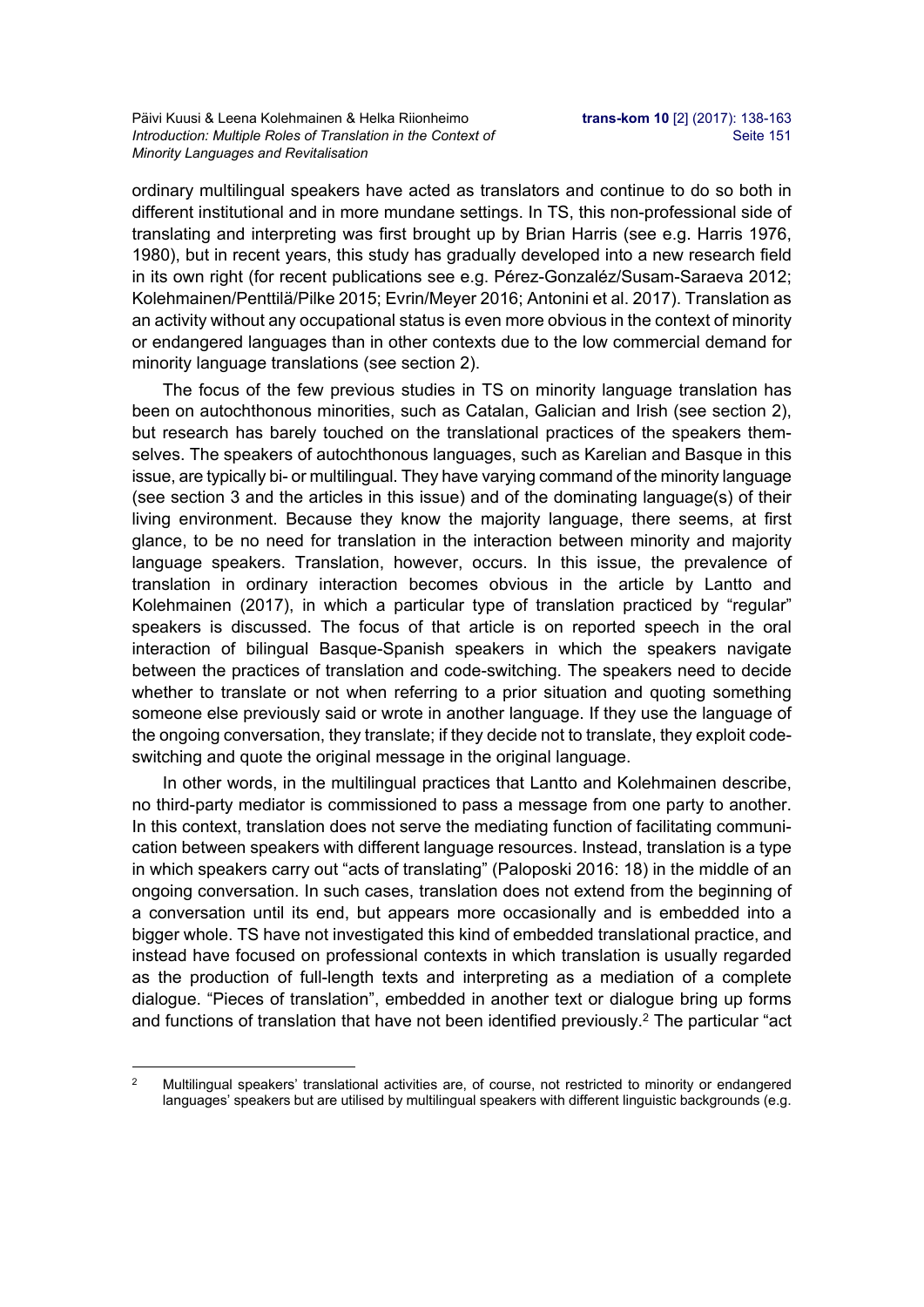of translating" highlighted by Lantto and Kolehmainen (2017) forms only one type of the translational practices used by ordinary speakers. More research is needed on the speakers of autochthonous minorities as agents of translational activities.

In contrast to the translational practices of the speakers of autochthonous minority languages, translation carried out by speakers of allochthonous, immigrant minority languages has been studied more intensively. Detailed descriptions of the translational activities of multilingual speakers have begun to accumulate taken especially from child language brokering. Child language brokers are children or adolescents of migrant families who

are asked to take on the role of the language and cultural mediator and to translate for their parents, relatives, friends, and members of their linguistic and ethnic community in a variety of formal and informal domains, such as the school, the police station, local government offices, shops, hospitals, etc. (Antonini 2010: 5)

Valdés, Chávez and Angelelli (2002) and Orellana (2009) discuss examples of translation in the varying non-institutional and institutional domains that range from the private family circle and the immediate neighbourhood to diverse authorities. In the context of migration, speakers carry with them the language(s) of their origin to the new living environment in which they encounter a new, dominant language. Children and adolescents are often the first ones in the family to acquire the language of the new environment and begin – or are commissioned by the adults – to act as mediators between their family members and society. In Tse's (1995) study of Latino high-school students in the United States, most interviewed immigrant adolescents reported to have translated or interpreted for their families.

More often than not, research on the translation of allochthonous minority languages does not emphasise the minority status of these languages. Instead, other viewpoints dominate, and a considerable part of research on child language brokering has been conducted outside TS or linguistics, for example, in pedagogics, sociology, or psychology. In these disciplines, the main research questions have concerned the attitudes of the children towards translating and the impact of the translational activities on the children, on the integration of their parents, and on the power relations between family members (see e.g. Tse 1995; Antonini 2010; Weisskirch 2010).

From the viewpoint of TS, the most fascinating studies are those that analyse concrete situations in which child language brokering occurs. The examples of various studies (see e.g. Orellana et al. 2003; Bauer 2010; Bucaria/Rossato 2010; Meyer/Pawlack/Kliche 2010) show that child language brokers rely on all the usual translation strategies familiar from the contexts of professional translation. They take the target group into consideration and shape the message according to its needs, they pay attention to cross-cultural differences and try to avoid intercultural conflicts, they add and remove information when needed, and they provide summaries, and use examples and paraphrases when they do

-

for Finnish-Portuguese translational practices in everyday interaction see Harjunpää/Mäkilähde 2016; Harjunpää 2017).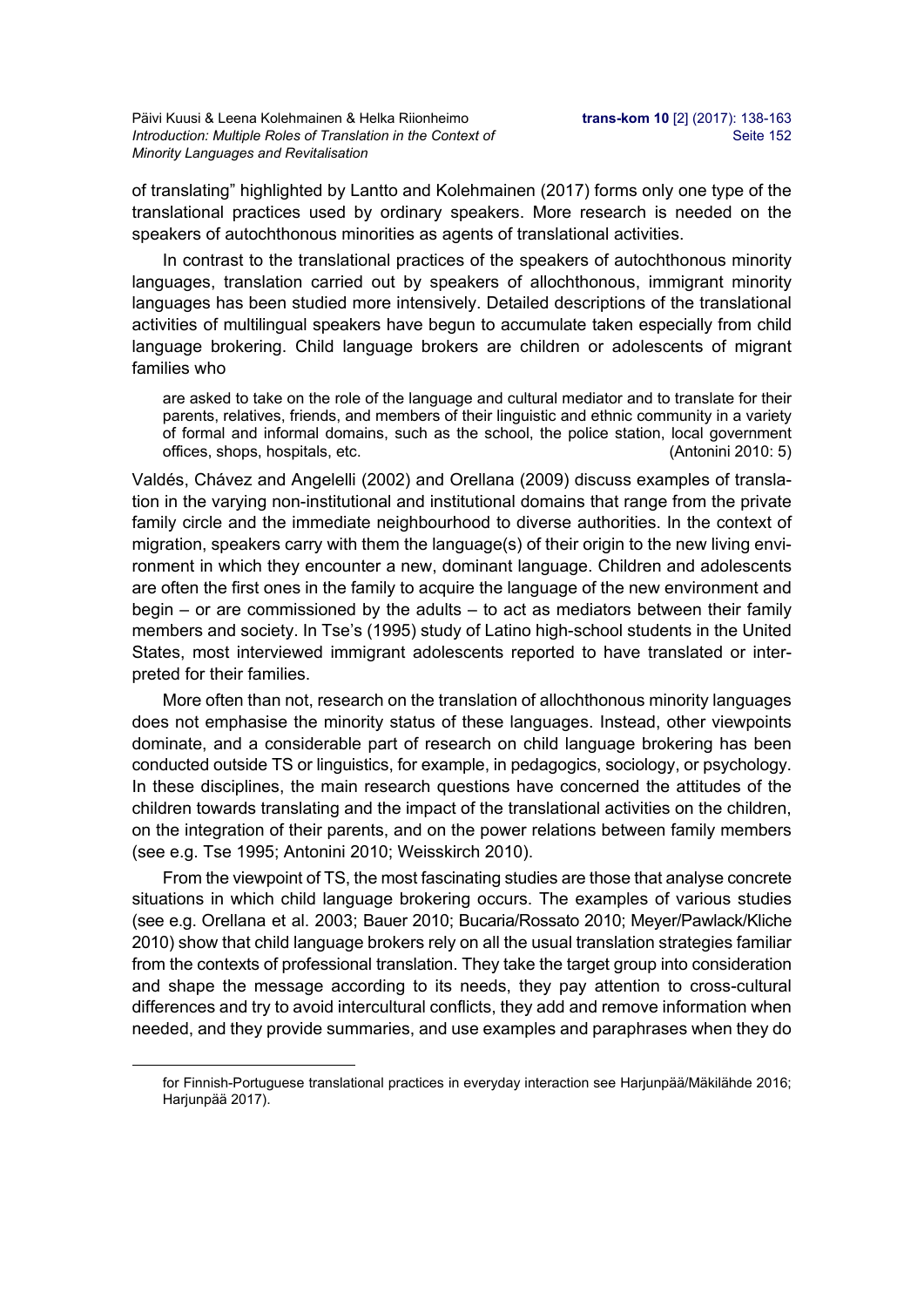not find the correct word in the target language. There are, however, problems that relate to the lack of expertise in the special field in question and to the insufficient special terminology in both of the languages the child knows. As shown by, for example, Pöchhacker (2000), this is a problem in health care where medical care providers do not necessarily receive all the information needed for the diagnosis or the treatment of a patient when information is left out due to terminological gaps. Rajič (2008) points out, however, that in addition to special field expertise, linguistic problems may also be linked to restrictions in the acquisition of the minority language. The domains of minority language use may be limited to the family circle, and the vocabulary and other linguistic skills do not increase and develop in interaction with the society in which another language dominates (see e.g. Montrul 2011).

The above discussion shows that mediation is the central function of translation in the context of migration and allochthonous minority languages. Child language brokers are agents that enable contact between speakers of different languages, the integration into and participation in a society. Translation, nevertheless, has other functions. The maintenance of the minority language at the societal level (see section 3) may not appear relevant for immigrant languages that are still vital and spoken in the country or region of origin (Edwards' "a local-only minority*"*, see section 2). At the individual level, however, language maintenance is an important issue in immigrant families (see e.g. Tsunoda 2006: 5-6) striving to find a balance between language shift and the preservation and intergenerational transmission of the minority language. In this respect, the autochthonous and allochthonous minority language speakers face similar challenges.

Previous studies report that a common three-generation pattern emerges in the assimilation of immigrant language speakers in a new country (see e.g. Fishman 1991). First-generation (adult) migrants remain monolingual speakers of their language of origin in the sense that they often acquire the new, dominant language as adult learners and never reach full proficiency. Their children, second-generation speakers, usually become bilingual and acquire both the language of their parents and the language of the new environment. Their children, the third generation, are often monolingual in the language of the new environment and have a limited (if any) command of their grandparents' original language. Interestingly, translation has been shown to play a role in migrant families when different generations have different linguistic repertoires. In other words, translation contributes to minority language maintenance and intergenerational minority language transmission in allochthonous minorities.

In her Italian-English data, collected from the everyday intergenerational family mealtime conversations of North-American bilingual immigrant families, Del Torto (2008, 2010) shows how interpreting performed by second-generation family members may have several different functions. The most obvious function is mediation and conversational management. Interpreting, that is carried out in both directions, from the minority language into the dominating language and vice versa, forms a mechanism that builds contact between the languages and members of the family. It facilitates conversation between speakers of different generations whose linguistic resources may vary, and it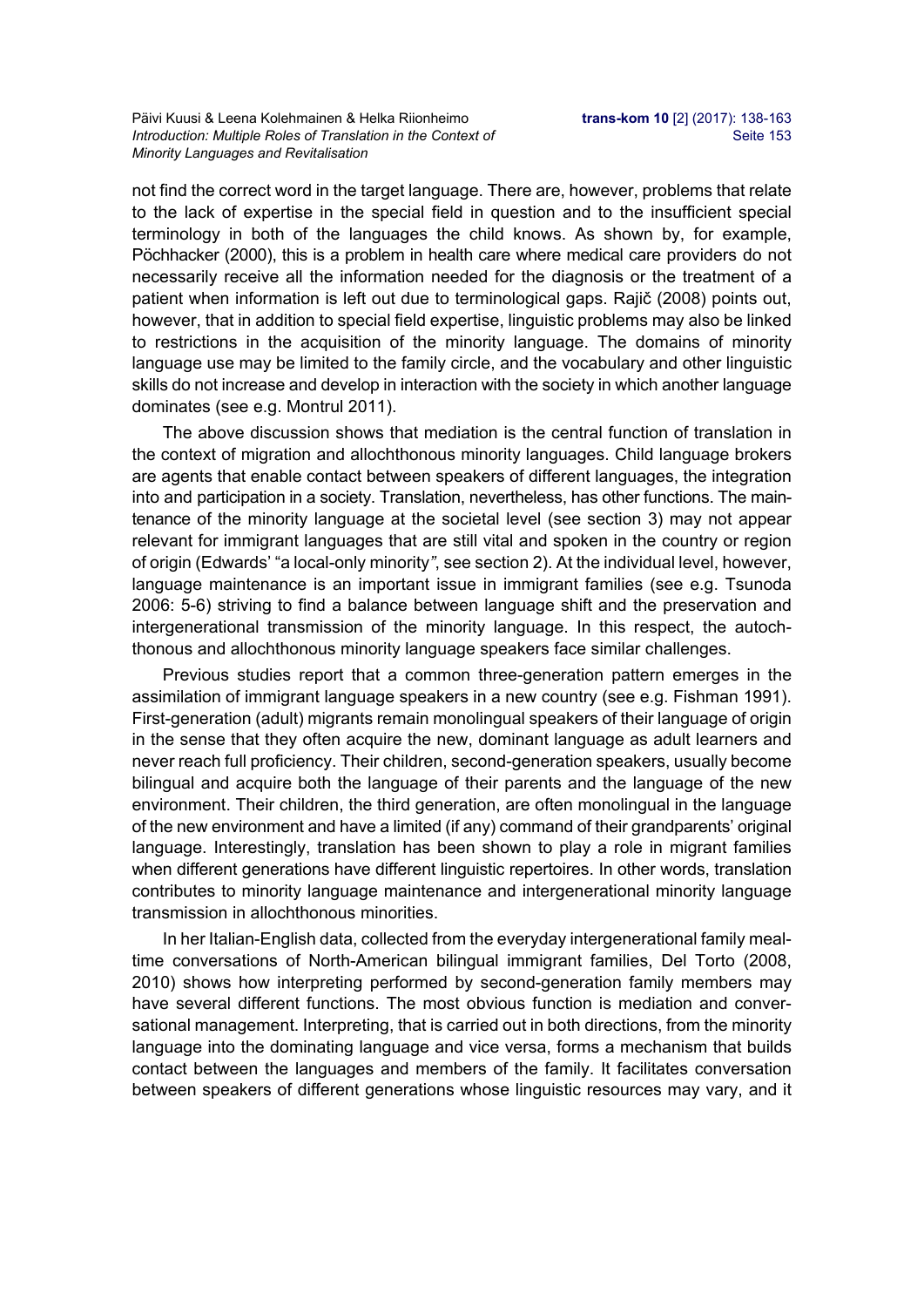Päivi Kuusi & Leena Kolehmainen & Helka Riionheimo **trans-kom 10** [2] (2017): 138-163 *Introduction: Multiple Roles of Translation in the Context of* Seite 154 *Minority Languages and Revitalisation* 

functions as a method of minority language learning for the third generation. Much like the findings of Lantto and Kolehmainen (2017), in such cases, interpreting may concern smaller chunks of conversation, such as individual words or phrases, and does not necessarily extend from the beginning of the conversation to its end. In addition to the mediating function, interpreting is also employed as an element of identity construction (Del Torto 2008, 2010): even when not triggered by linguistic or conversational problems, second-generation speakers, nevertheless, may interpret. In such cases, interpreting is for the second-generation immigrants "a means to (re)create their own Italianness through demonstrations of their Italian language fluency" (Del Torto 2010: 148-149). In other words, interpreting is a strategy for creating a bilingual sociolinguistic identity.

In the "shift-maintenance-system", as Del Torto (2008, 2010) characterises the navigation between the minority and dominant language, the overall picture of interpreting is complicated and ambiguous. In family mealtime conversations, interpreting is simultaneously a resource for language maintenance and language shift. For second-generation speakers, interpreting demonstrates both a "shift in being able to use English well enough to interpret for older relatives" and "maintenance in being able to communicate with family members in Italian" (Del Torto 2010: 176). For first-generation family members, interpreting also supports the maintenance of the minority language. For third- and fourthgeneration family members, the situation is, however, different because interpreting performed by second-generation speakers discourages them from using the minority language. This ambiguous nature of interpreting resembles the controversial role of translation that Toury and Cronin highlight in their writings (see section 2). Their viewpoint concerns translation's ambivalent role as a source of interference and as a tool of language maintenance and development. As shown by Del Torto's data (2008, 2010), the translational activities of immigrant families and communities add a new perspective to this ambiguity.

### **5 Discussion**

The overall goal of this article was to compare viewpoints of TS, language revitalisation research, and the study of the translational practices of multilingual minority language speakers. By outlining the role of translation in varying multilingual situations, our understanding of translation and interpreting, and the agents who translate and interpret, can be broadened. The strong focus of TS on major languages and, within them, on professional agents and their activities seems to have overshadowed many contexts in which translation occurs and is essential for minority or endangered language speakers. By combining the three fields of research and making visible the role of translation in different minority contexts, we aimed to promote the study of minority language translation and identify areas where new research is needed.

Our review of research on minority language translation in TS showed that despite its still marginal status, minority language translation is steadily gaining attention in TS. The existing research highlights the ambiguous, two-way nature of translation; minorities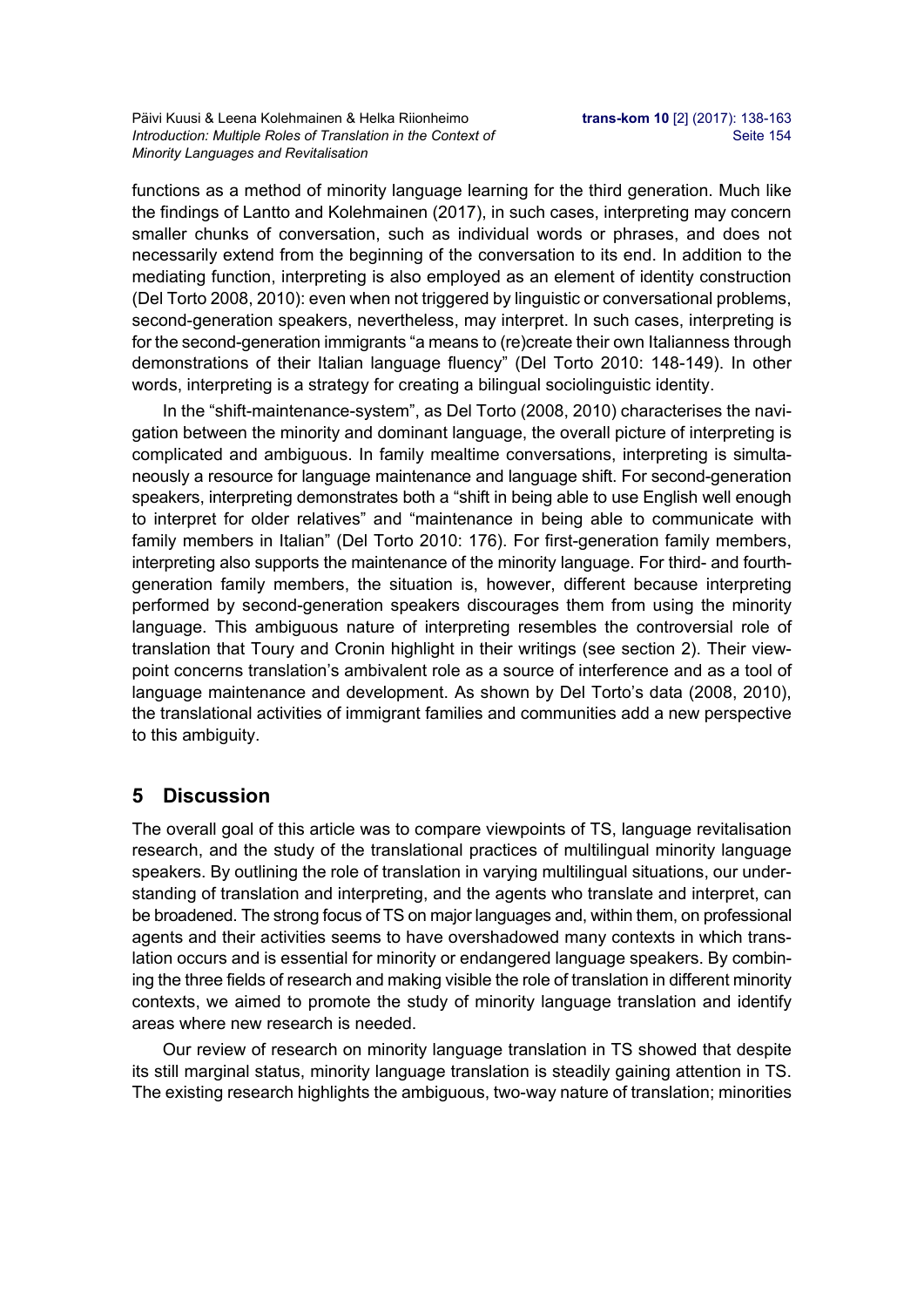Päivi Kuusi & Leena Kolehmainen & Helka Riionheimo **trans-kom 10** [2] (2017): 138-163 *Introduction: Multiple Roles of Translation in the Context of* Seite 155 *Minority Languages and Revitalisation* 

need translation to develop their own language. Nevertheless, at the same time, translation may be a threat to them, imposing on them the models of the dominant language. Interference, or cross-linguistic influence, is a phenomenon typical to language contacts and occurs in all forms of language use. Translation is but one context for it, but it seems that TS are sensitive to the responsibility of translators in promoting or preventing dominant language influence. This sensitivity to unequal power relations (subordination and domination) has been another prevalent trend in TS research on minority language translation.

The notions of subordination and domination are even more essential in the context of revitalising endangered languages, an activity that has been of central interest in sociolinguistics and language sociology during recent decades. A review of revitalisation studies revealed that translation as an activity and translators as agents of revitalisation have remained rather invisible, even though translating is frequently performed in a revitalisation process. Since translating into endangered languages remains an under-researched area both in revitalisation studies and in TS, our objective is to point out potential new areas worth investigating from the TS perspective. Examining issues such as the translators' agency, translation process, or the overall translation culture would benefit sociolinguistic studies and shed light on a revitalisation activity that has, so far, remained almost invisible. An interesting and practically unexplored course of research is translator training tailored for language revitalisation. In this issue, Koskinen and Kuusi (2017) point out that translator training for endangered languages should focus on constructing the agency of student translators, thus enabling them to act consciously and responsibly for the benefit of the endangered language. However, as the findings of Koskinen and Kuusi suggest, when a language is threatened by extinction, the best results are perhaps achieved when the construction of the translators' agency is perceived not as something strictly individual but as a collaborative project where the abilities of a single agent can be extended with the help of other agents – students, practicing translators, the speakers' community – who share motivation and a common goal.

Revitalisation as a function of translation challenges TS to reconsider some of its traditional concepts. For example, a typical phenomenon is the emergence of so called new speakers (adults who have learned or relearned a language), who have often acquired the endangered language through formal education and whose combination of language activism, metalinguistic knowledge, and writing skills give them the potential to translate. As translators, language activists are very different from trained professionals, who have been the main subject of investigations in TS. In this issue, Iso-Ahola's data includes interviews with Karelian translators who fall into this category, as do some of the students in the data analysed by Koskinen and Kuusi. The existence and significance of new speakers also forces researchers to contemplate the notion of mother tongue, which in turn has corollaries for translator training as well, calling for a reconsideration of mother tongue competence (Raine 2011) and (as a logical consequence) directionality in translator education.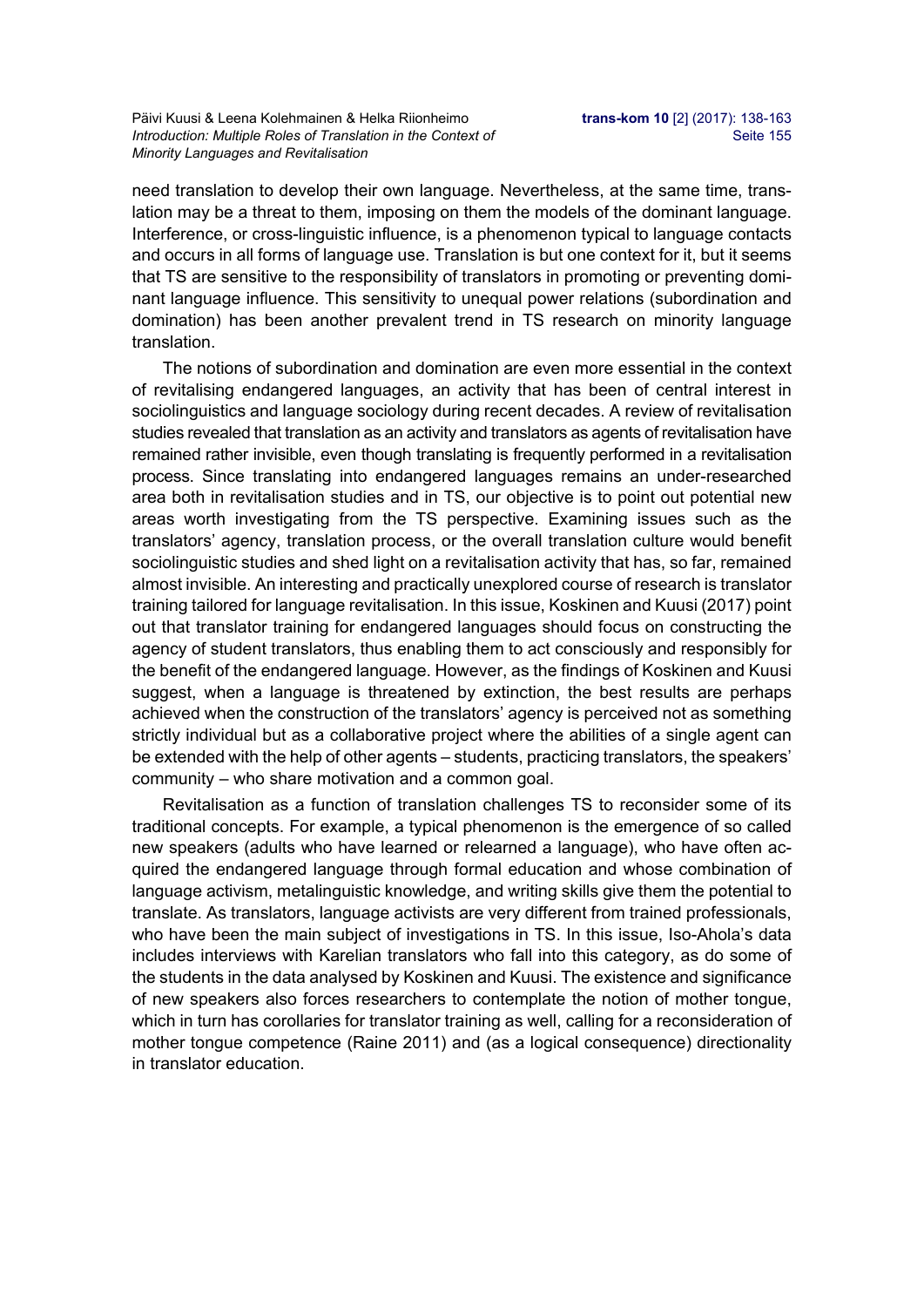A review of research on the translational practices of minority language speakers reveals that acts of translation and interpreting occur on the grass-roots level, too. Translating is a prevalent phenomenon in the everyday life and interaction of multilingual minority language speakers, but in that context, its types of occurrence differ from the professional context. So far, in this context, TS have focused on child language brokering. Another area that has received some attention is interpreting between different generations of immigrant families where the generations do not share the same linguistic resources. By contrast, the translational practices of autochthonous minorities have remained in the margins of the discipline. Altogether, existing research covers only a small part of the whole range of the translational practices performed by multilingual speakers, and the phenomena clearly deserve closer examination. In this issue, Lantto and Kolehmainen's article is a step in this direction. Another aspect that has not been thoroughly addressed in TS is the internal diversity of minority languages; here sociolinguistic research with its more fine-grained typology of linguistic minorities may provide helpful conceptual tools. The needs and functions for translating and interpreting seem to differ among autochthonous minorities and among more recent, usually immigration-based allochthonous minorities. Endangered languages constitute a special case as their speakers use translation for revitalising their language. Therefore, it is essential for research on minority language translation to be complemented by considering the diversity of minority languages.

From the point of view of language revitalisation, the main thread in the TS discussion outlined in section 2 is the understanding of minority as a relative and, therefore, dynamic concept (Cronin 1995, 2003). Being historical and dynamic, a minority status is something that can be changed. As Krause (2007) responds to Cronin's conception of minority:

an understanding of minority as a relative, dynamic and, therefore, changeable phenomenon is highly enabling, in that it allows for a proactive attitude towards 'altering the state' of minority positively and productively. The same state of the set of the set of the set of the set of the set of the set of the set of the set of the set of the set of the set of the set of the set of the set of the set of t

With this proactive or activist dimension, revitalisation becomes "fighting the status quo", where "regular" speakers as well as translators exercise their agency by using the language and exposing others to its use. In the following three articles, the focus is on the different ways these agents engage in translational action, whether producing translations to be published, to be handed in to a translation teacher, or simply to be inserted into their speech during everyday communication. The voice of these agents is heard in interviews, classroom discussions, reflective course assignments, and metalinguistic commentary concerning their own language use. All of these different data sets include the voices of both new and traditional minority language speakers, understood as their "social and discursive positions […] as they 'voice' the concerns, resistance or empowerment of equity-seeking groups" (Taivalkoski-Shilov 2013: 2). Through their voices, we hope to make the role of translation in language revitalisation more visible. Perhaps their voices will also contribute to an understanding of translation as something more than a simple and neutral transfer mechanism. Embedded in cultural, social, and power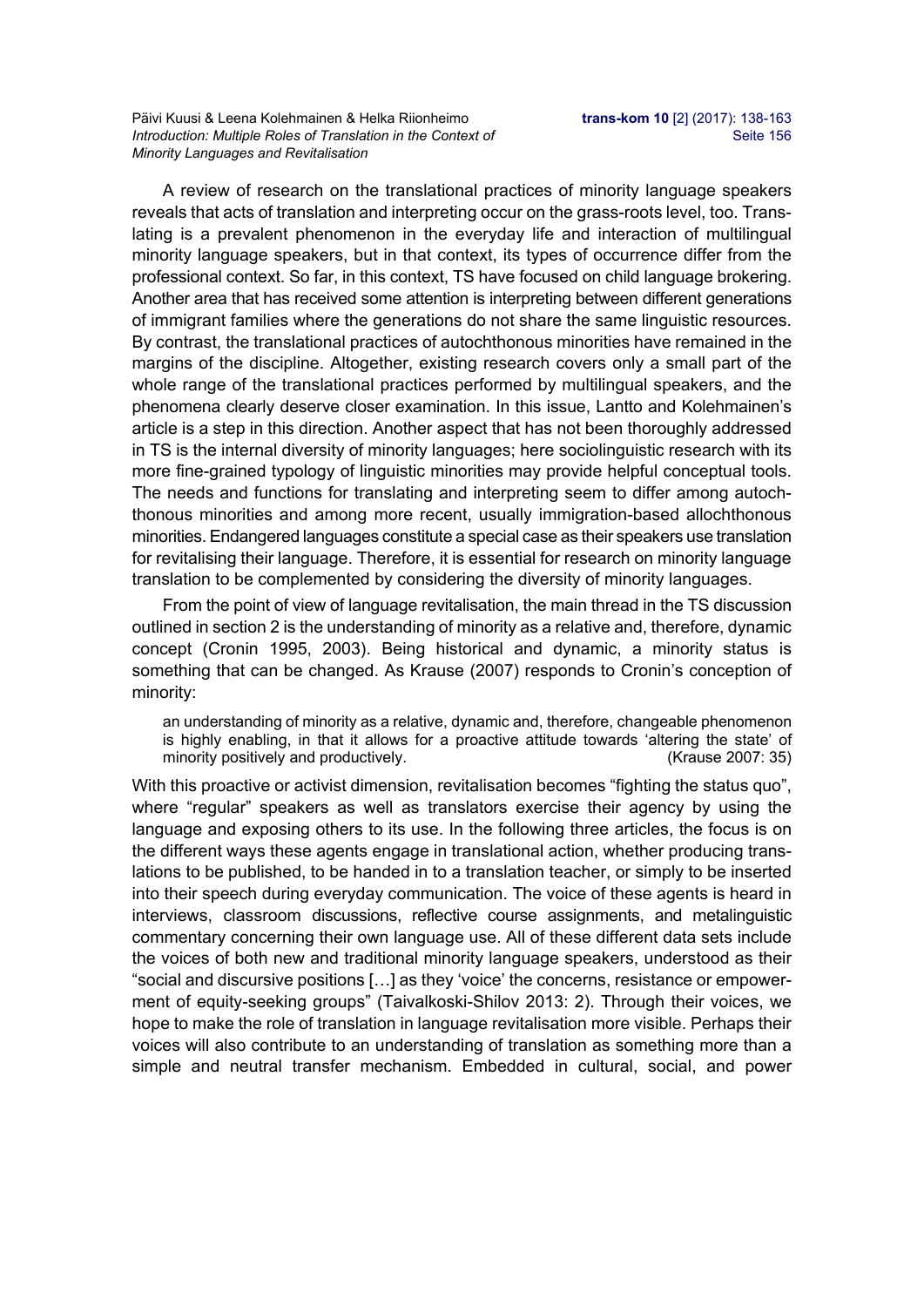relations, translation may carry with it the aims and intentions of the translating agent as well as the traces of influence from the dominant linguistic culture.

### **References**

- Antonini, Rachele (2010): "The Study of Child Language Brokering: Past, Current and Emerging Research." *mediAzioni* 10: 1-23 – http://www.mediazioni.sitlec.unibo.it/index.php/no-10 special-issue-2010.html (01.05.2017)
- Antonini, Rachele; Letizia Cirillo; Linda Rossato; Ira Torresi 2017 (eds): *Non-professional Interpreting and Translation. State of the Art and Future of an Emerging Field of Research*. Amsterdam/Philadelphia: Benjamins
- Bacardí, Montserrat (2005): "Translation from Spanish into Catalan during the 20<sup>th</sup> Century. Sketch of a Chequered History." Albert Branchadell, Lovell Margaret West (eds): *Less Translated Languages*. Amsterdam/Philadelphia: Benjamins, 257-268
- Bauer, Elaine (2010): "Language Brokering: Practicing Active Citizenship." *mediAzioni* 10: 125- 146 – http://www.mediazioni.sitlec.unibo.it/index.php/no-10-special-issue-2010.html (01.05.2017)
- Baumgarten, Stefan; Edith Gruber (2014): "Phenomenological Asymmetries in Welsh Translation History." *The Translator* 20 [1]: 26-43
- Branchadell, Albert (2005): "Introduction.ˮ Albert Branchadell, Lovell Margaret West (eds): *Less Translated Languages*. Amsterdam/Philadelphia: Benjamins, 1-23
- Branchadell, Albert (2011): "Minority Languages and Translation." Yves Gambier, Luc van Doorslaer (eds): *Handbook of Translation Studies*. Vol 2. Amsterdam/Philadelphia: Benjamins, 97-101
- Bucaria, Chiara; Linda Rossato (2010): "Former Child Language Brokers: Preliminary Observations on Practice, Attitudes and Relational Aspects." *mediAzioni* 10: 239-268 – http://www.mediazioni.sitlec.unibo.it/index.php/no-10-special-issue-2010.html (01.05.2017)
- Combs, Mary Carol; Susan D. Penfield (2012): "Language Activism and Language Policy." Bernard Spolsky (ed.): *The Cambridge Handbook of Language Policy*. Cambridge: Cambridge University Press, 461-474
- Cronin, Michael (1995): "Altered States: Translation and Minority Languages." *TTR: Traduction, Terminologie, Rédaction* 8 [1]: 85-103 – https://www.erudit.org/en/journals/ttr/1995-v8-n1 ttr1482/037198ar/ (24.05. 2017)
- Cronin, Michael (1996): *Translating Ireland: Translation, Languages, Cultures*. Cork: Cork University Press
- Cronin, Michael (1998): "The Cracked Looking Glass of Servants. Translation and Minority Languages in a Global Age." *The Translator* 4 [2]: 145-162
- Cronin, Michael (2003): *Translation and Globalization*. London/New York: Routledge
- Crystal, David (2000): *Language Death*. Cambridge: Cambridge University Press
- Del Torto, Lisa M. (2008): "Once a Broker, Always a Broker: Non-professional Interpreting as Identity Accomplishment in Multigenerational Italian-English Bilingual Family Interaction." *Multilingua* 27: 77-97
- Del Torto, Lisa M. (2010): "Child Language Brokers all Grown up. Interpreting in Multigenerational Italian-Canadian Family Interaction." *mediAzioni* 10: 147-181 –

http://www.mediazioni.sitlec.unibo.it/index.php/no-10-special-issue-2010.html (1.05. 2017)

- Diaz Fouces, Oscar (2005): "Translation Policy for Minority Languages in the European Union. Globalisation and Resistance.ˮ Albert Branchadell, Lovell Margaret West (eds): *Less Translated Languages*. Amsterdam/Philadelphia: Benjamins, 95-104
- Edwards, John (1995): *Multilingualism*. London: Penguin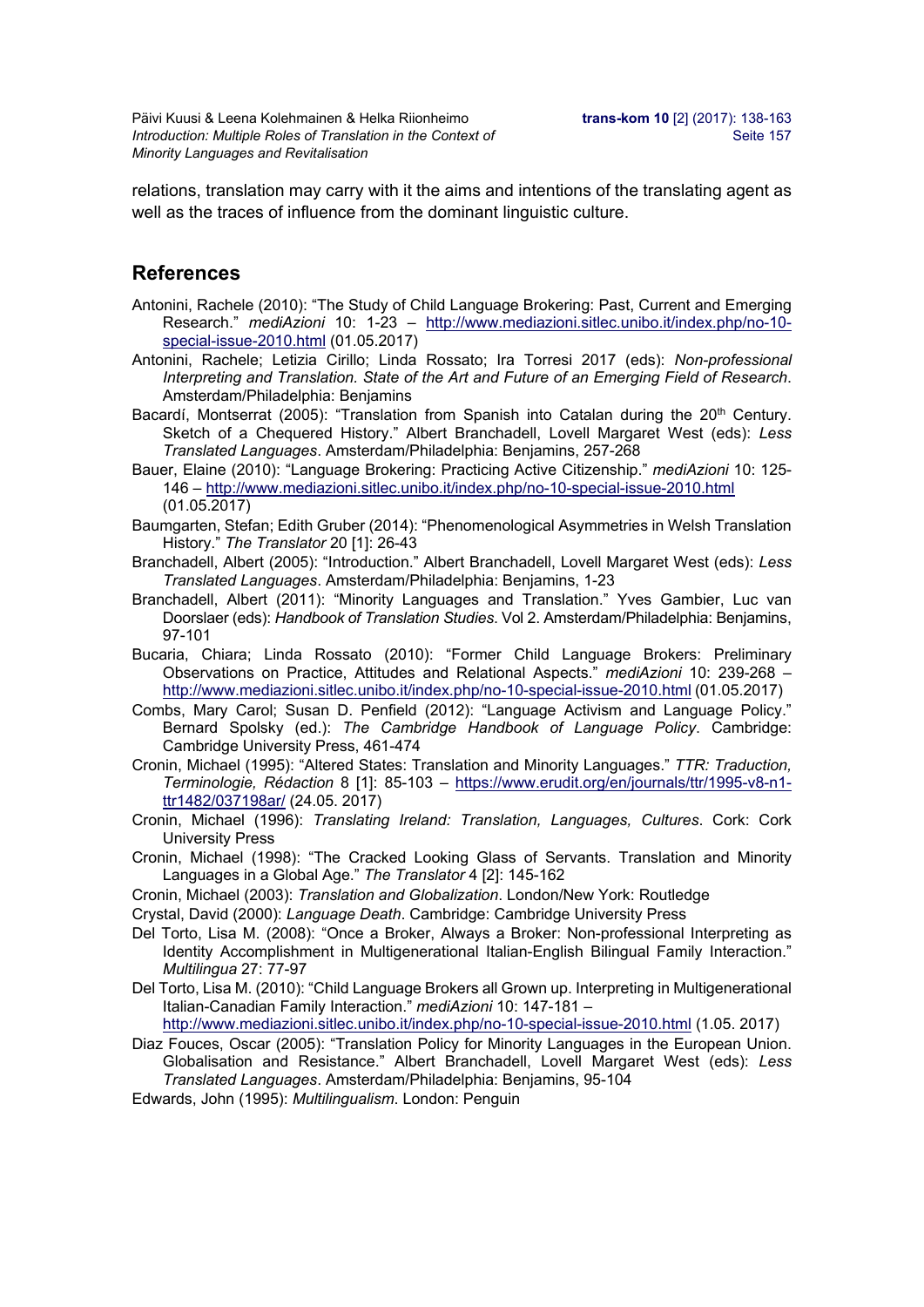Päivi Kuusi & Leena Kolehmainen & Helka Riionheimo **trans-kom 10** [2] (2017): 138-163 *Introduction: Multiple Roles of Translation in the Context of* Seite 158 *Minority Languages and Revitalisation* 

- Edwards, John (2007): "Societal Multilingualism: Reality, Recognition and Response.ˮ Peter Auer, Li Wei (eds): *Handbook of Applied Linguistics*. Vol. 5: *Multilingualism and Multilingual Communication*. Berlin: Mouton de Gruyter, 447-467
- Even-Zohar, Itamar (1978): "The Position of Translated Literature within the Literary Polysystem." James S. Holmes, José Lambert, Raymond van den Broeck (eds): *Literature and Translation: New Perspectives in Literary Studies*. Leuven: Acco, 117-127
- Evrin, Feyza; Bernd Meyer (eds) (2016): *Non-professional Interpreting and Translation: Translational Cultures in Focus*. Special Issue *European Journal of Applied Linguistics* 4 [1]
- *Fifth Sociolinguistic Survey 2011* (2013): Basque Country, Basque Autonomous Community, Navarre, Northern Basque Country. Vitoria-Gasteiz: Servicio Central de Publicaciones del Gobierno Vasco –

http://www.euskara.euskadi.eus/contenidos/informacion/sociolinguistic\_research2011/en\_2 011/adjuntos/FithSociolingusticSurvey.pdf (13.05.2017)

- Fishman, Joshua A. (1991): *Reversing Language Shift: Theoretical and Empirical Foundations of Assistance to Threatened Languages*. Clevedon: Multilingual Matters
- FIT2017. Disruption and Diversification. XXI World Congress International Federation of Translators, 3.-5.8.2017. Congress Programme – http://fit2017.org/files/FINAL-CONGRESS-PROGRAM-ONLINE.pdf (01.09.2017)
- Folaron, Debbie (2015): "Debbie Folaron Discusses the Role of Language and Translation in Endangered Aboriginal Communities (Cree, Naskapi, Innu) with Julie Brittain and Marguerite MacKenzie." *The Journal of Specialised Translation* [24]: 2-15 – http://www.jostrans.org/issue24/art\_brittain.pdf (01.09.2017)
- Gambier, Yves; Luc van Doorslaer (eds) (n.d.): *Translation Studies Bibliography*. Amsterdam: Benjamins – https://benjamins.com/online/tsb/ (13.08.2017)
- Garabide Association (n.d.): *The Basque Experience I: Some Keys to Language and Identity Recovery*. Eskoriatza: Gertu –

http://www.garabide.eus/fitxategiak/dokumentuak/doks/garabide-some-keys-to-revitalizethe-language-2-2.pdf (02.06.2017)

### **trans-kom ISSN 1867-4844**

**trans-kom** ist eine wissenschaftliche Zeitschrift für Translation und Fachkommunikation.

**trans-kom** veröffentlicht Forschungsergebnisse und wissenschaftliche Diskussionsbeiträge zu Themen des Übersetzens und Dolmetschens, der Fachkommunikation, der Technikkommunikation, der Fachsprachen, der Terminologie und verwandter Gebiete.

Beiträge können in deutscher, englischer, französischer oder spanischer Sprache eingereicht werden. Sie müssen nach den Publikationsrichtlinien der Zeitschrift gestaltet sein. Diese Richtlinien können von der **trans-kom**-Website heruntergeladen werden. Alle Beiträge werden vor der Veröffentlichung anonym begutachtet.

**trans-kom** wird ausschließlich im Internet publiziert: http://www.trans-kom.eu

### Redaktion

| Leona Van Vaerenbergh                              | <b>Klaus Schubert</b> |
|----------------------------------------------------|-----------------------|
| University of Antwerp                              | Universität Hilde     |
| Arts and Philosophy                                | Institut für Über     |
| Applied Linguistics / Translation and Interpreting | und Fachkomm          |
| S. D. 225, Prinsstraat 13                          | Universitätsplat:     |
| B-2000 Antwerpen                                   | D-31141 Hildes        |
| <b>Belgien</b>                                     | Deutschland           |
| Leona. Van Vaerenbergh@uantwerpen.be               | klaus.schubert@       |

ät Hildesheim ir Übersetzungswissenschaft hkommunikation ätsplatz 1 **Hildesheim**  $\text{ubert}$ @uni-hildesheim.de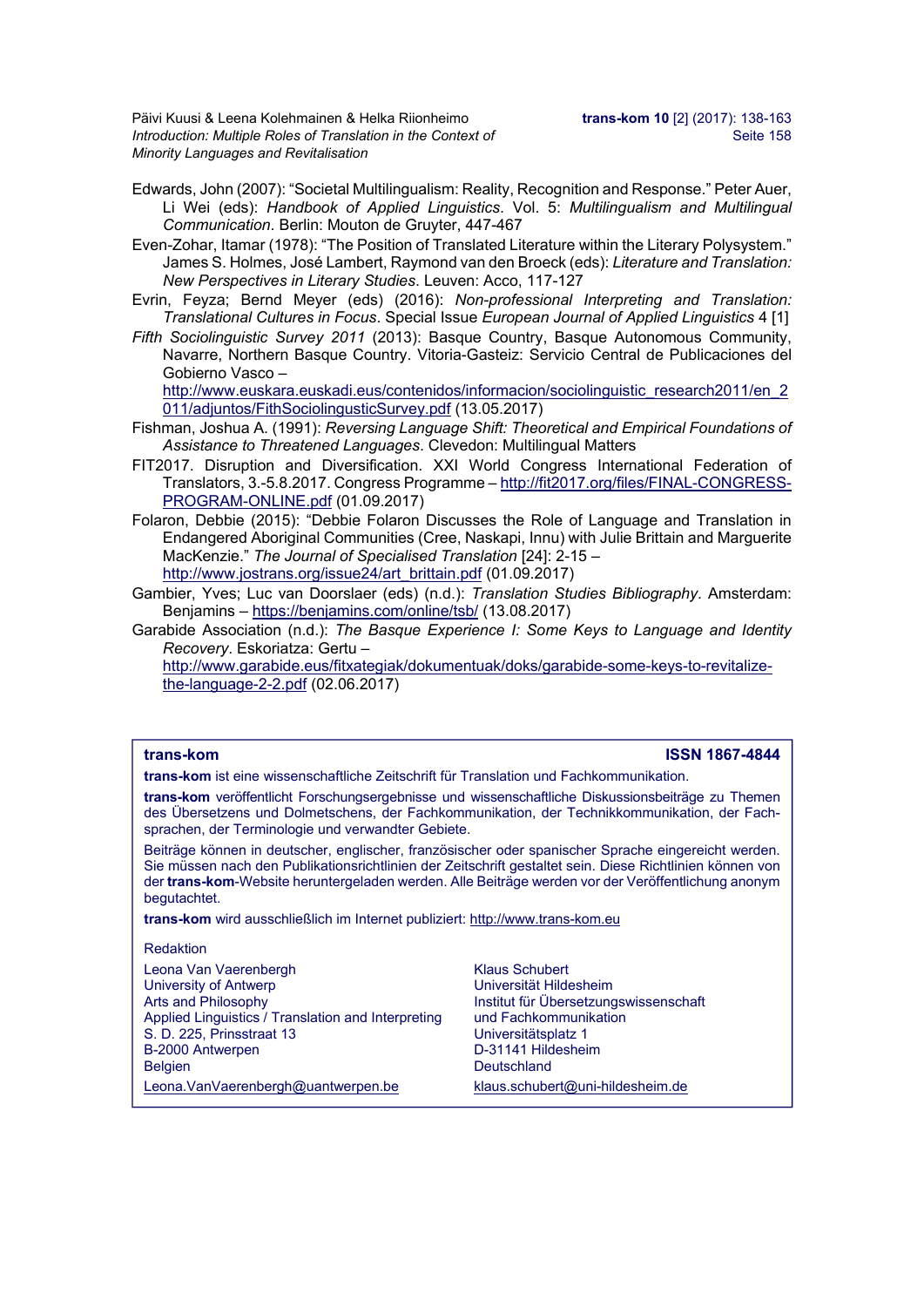Päivi Kuusi & Leena Kolehmainen & Helka Riionheimo **trans-kom 10** [2] (2017): 138-163 *Introduction: Multiple Roles of Translation in the Context of* Seite 159 *Minority Languages and Revitalisation* 

- García de Toro, Cristina (2005): "Translation between Spanish and Catalan today." Albert Branchadell, Lovell Margaret West (eds): *Less Translated Languages*. Amsterdam/ Philadelphia: Benjamins, 269-287
- García González, Marta (2005): "Translation of Minority Languages in Bilingual and Multilingual Communities." Albert Branchadell, Lovell Margaret West (eds): *Less Translated Languages*. Amsterdam/Philadelphia: Benjamins, 105-123
- Gardner-Chloros, Penelope (2007): "Multilingualism of Autochtonous Minorities." Peter Auer, Li Wei (eds): *Handbook of Applied Linguistics*. Vol. 5: *Multilingualism and Multilingual Communication.* Berlin: Mouton de Gruyter, 469-493
- Grenoble, Lenore A.; Lindsay J. Whaley (2006): *Saving Languages. An Introduction to Language Revitalization*. Cambridge: Cambridge University Press
- Grinevald, Colette; Michel Bert (2011): "Speakers and Communities." Peter K. Austin, Julia Sallabank (eds): *The Cambridge Handbook of Endangered Languages*. Cambridge: Cambridge University Press, 45-65
- Harjunpää, Katariina (2017): *Translatory Practices in Everyday Conversation: Bilingual Mediating in Finnish–Brazilian Portuguese Interaction.* Doctoral dissertation, University of Helsinki – https://helda.helsinki.fi/handle/10138/183280 (02.06.2017)
- Harjunpää, Katariina; Aleksi Mäkilähde (2016): "Reiteration. At the Intersection of Code-switching and Translation." Leena Kolehmainen, Janne Skaffari (eds): *Multilingual Practices in Contemporary and Historical Contexts: Interfaces between Code-switching and Translation*. Special Issue of *Multilingua* 35 [2]: 163-201
- Harris, Brian (1976): "The Importance of Natural Translation." *Working Papers in Bilingualism* 12: 96-114
- Harris, Brian (1980): "How a Three-Year-Old Translates." Evangelos A. Afendras (ed.): *Patterns of Bilingualism*. Singapore: National University of Singapore Press, 370-393
- Hinton, Leanne; Ken Hale (eds) (2008): *The Green Book of Language Revitalization in Practice*. Bingley: Emerald
- Hornsby, Michael (2015): "The 'New' and 'Traditional' Speaker Dichotomy: Bridging the Gap." *International Journal of the Sociology of Language* 231: 107-125
- Iso-Ahola, Riikka (2017): "Literary Translators as Revitalisers of an Endangered Language." Leena Kolehmainen, Päivi Kuusi, Helka Riionheimo (eds): *Translation in Language Revitalisation*. Special issue *trans-kom* 10 [2]: 164-187 – http://www.transkom.eu/bd10nr02/trans-kom\_10\_02\_03\_Iso-Ahola\_Revitalisers.20171206.pdf (06.12.2017)
- Jaffe, Alexandra (2015): "Defining the New Speaker: Theoretical Perspectives and Learner Trajectories." *International Journal of the Sociology of Language* 231: 21-4
- Karjalainen, Heini; Ulriikka Puura, Riho Grünthal, Svetlana Kovaleva (2013): *Karelian in Russia. ELDIA Case Specific Report.* (Studies in European Language Diversity 26.) Mainz: Johannes-Gutenberg-Universität – https://phaidra.univie.ac.at/detail\_object/o:314612 (02.06.2017)
- Kiännä! Kääntäminen, elvytys ja uhanalainen karjalan kieli (n.d.): *In English* http://kiannahanke.blogspot.de/p/in-english.html (04.12.2017)
- Kolehmainen, Leena; Esa Penttilä, Nina Pilke (eds) (2015): "Maallikkokääntämisen ja -tulkkauksen teemanumero." [Special Issue on Non-professional Translation and Interpreting.] *Virittäjä* 3
- Kontu. Kielikontaktien tutkimattomat kontekstit: kääntäminen ja tulkkaus (n.d.): *Tervetuloa Kontohankkeen sivuill! Welcome to the Homepage of the Kontu Project!* – https://kontublog.wordpress.com/ (04.12.2017)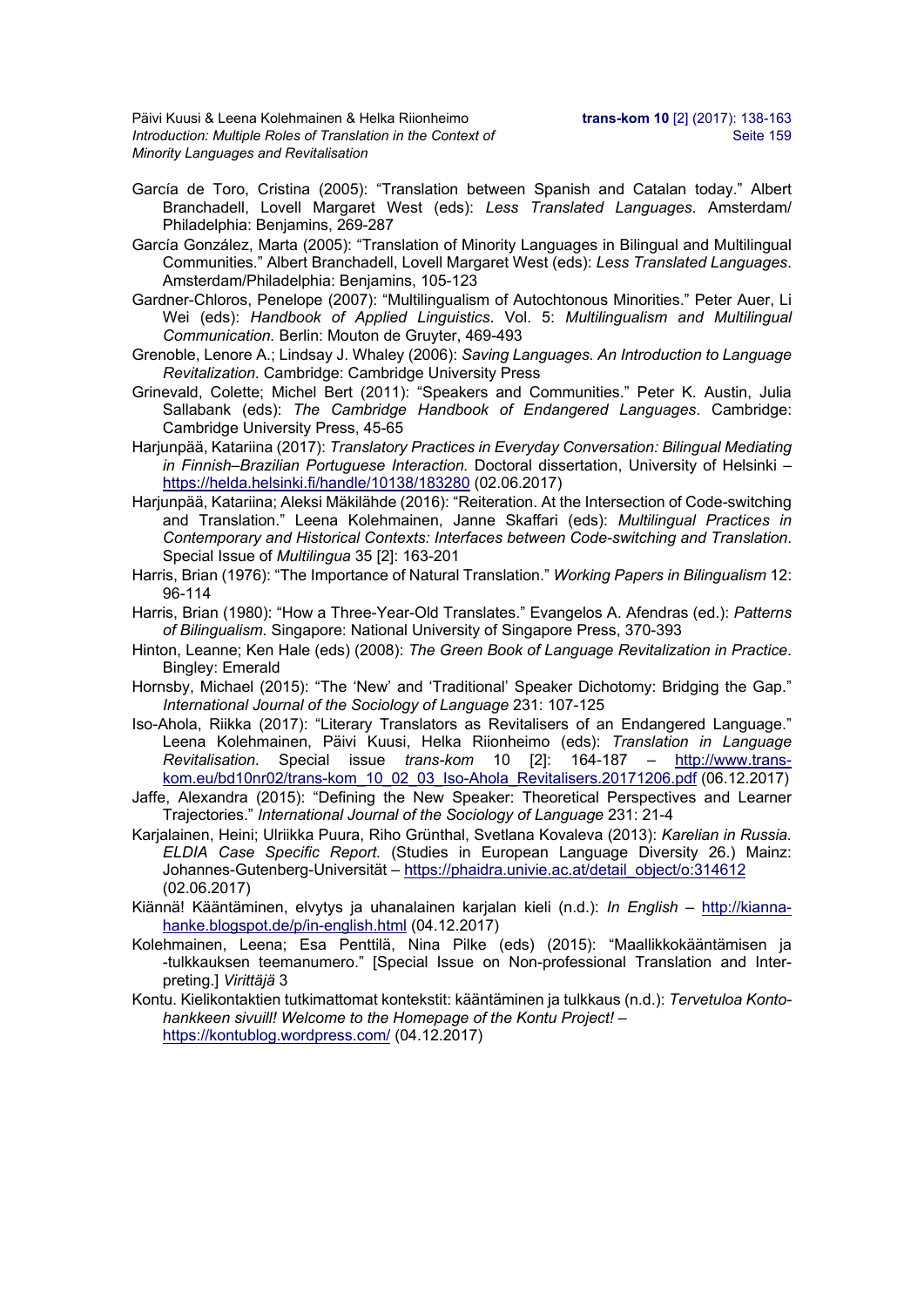Päivi Kuusi & Leena Kolehmainen & Helka Riionheimo **trans-kom 10** [2] (2017): 138-163 *Introduction: Multiple Roles of Translation in the Context of* Seite 160 *Minority Languages and Revitalisation* 

- Koskinen, Kaisa; Tuija Kinnunen (2010): "Introduction." Tuija Kinnunen, Kaisa Koskinen (eds): *Translators' Agency*. (Tampere Studies in Language Translation and Culture. Series B 4.) Tampere: Tampere University Press, 4-10 – http://tampub.uta.fi/handle/10024/65639 (24.05.2017)
- Koskinen, Kaisa; Päivi Kuusi (2017): "Translator Training for Language Activists: Agency and Empowerment of Minority Language Translators." Leena Kolehmainen, Päivi Kuusi, Helka Riionheimo (eds): *Translation in Language Revitalisation*. Special issue *trans-kom* 10 [2]: 188-213 – http://www.trans-kom.eu/bd10nr02/trans-

kom\_10\_02\_04\_Koskinen\_Kuusi\_Activists.20171206.pdf (06.12.2017)

Krause, Corinna (2007): *Eadar Dà Chànan: Self-Translation, the Bilingual Edition and Modern Scottish Gaelic Poetry.* Doctoral Dissertation. The University of Edinburgh, School of Celtic and Scottish Studies –

https://www.era.lib.ed.ac.uk/bitstream/handle/1842/3453/Krause2007.pdf?sequence=1 (24.05.2017)

- Kuusi, Päivi (2017): "Varovasti, haurasta! Vähemmistökielet ja kääntäjänkoulutus." [Fragile. Handle with Care! Minority Languages and Translator Training.] *MikaEL – Electronic Journal of the KäTu Symposium on Translation and Interpreting Studies* 10: 47-59 – https://sktl-fibin.directo.fi/@Bin/fd736927101df5d2c80267d666092b0c/1495005978/application/pdf/127 2052/Mikael%20vol.10.pdf (24.05.2017)
- Laakso, Johanna; Anneli Sarhimaa, Sia Spiliopoulou Åkermark, Reetta Toivanen (2013): *Summary of the Research Project ELDIA (European Language Diversity for All). Abridged Version of the Original English-language Report* –

https://phaidra.univie.ac.at/detail\_object/o:304813 (02.09.2017)

- Laakso, Johanna; Anneli Sarhimaa, Sia Spiliopoulou Åkermark, Reetta Toivanen (2016): *Towards Openly Multilingual Policies and Practices. Assessing Minority Language Maintenance across Europe*. (Linguistic Diversity and Language Rights 11.) Bristol: Multilingual **Matters**
- Lantto, Hanna; Leena Kolehmainen (2017): "Basque-Spanish Bilinguals and Reported Speech: Translation and Code-switching in the Basque Context of Language Revitalisation." Leena Kolehmainen, Päivi Kuusi, Helka Riionheimo (eds): *Translation in Language Revitalisation*. Special issue *trans-kom* 10 [2]: 214-241 – http://www.trans-kom.eu/bd10nr02/transkom\_10\_02\_05\_Lantto\_Kolehmainen\_Basque.20171206.pdf (06.12.2017)
- Meyer, Bernd; Birte Pawlack, Ortrun Kliche (2010): "Family Interpreters in Hospitals: Good Reasons for Bad Practice?" *mediAzioni* 10: 297-324 –

http://www.mediazioni.sitlec.unibo.it/index.php/no-10-special-issue-2010.html (01.05.2017)

- Mikhailov, Mikhail (2015): "Minor Language, Major Challenges: the Results of a Survey into the IT Competences of Finnish Translators.ˮ *The Journal of Specialised Translation* [24]: 89-111 – http://www.jostrans.org/issue24/art\_mikhailov.php (24.05.2017)
- Millán-Varela, Carmen (2003): "'Minor' Needs or the Ambiguous Power of Translation.ˮ Gabrielle Hogan-Brun, Stefan Wolff (eds): *Minority Languages in Europe. Frameworks, Status, Prospects*. Houndmills/New York: Palgrave MacMillan, 155-172
- Millán-Varela, Carmen (2004): "Hearing Voices: James Joyce, Narrative Voice and Minority Translation." *Language and Literature* 13: 37-54
- Milroy, James (2001): "Language Ideologies and the Consequences of Standardization." *Journal of Sociolinguistics* 5 (4): 530-555
- Montrul, Silvina (2011): "Introduction. The Linguistic Competence of Heritage Speakers." *Studies in Second Language Acquisition* 33: 155-161
- *mTm: A Translation Journal*. *minor Translating major major Translating minor minor Translating minor* (n.d.) *–* http://www.mtmjournal.gr/ (24.05.2017)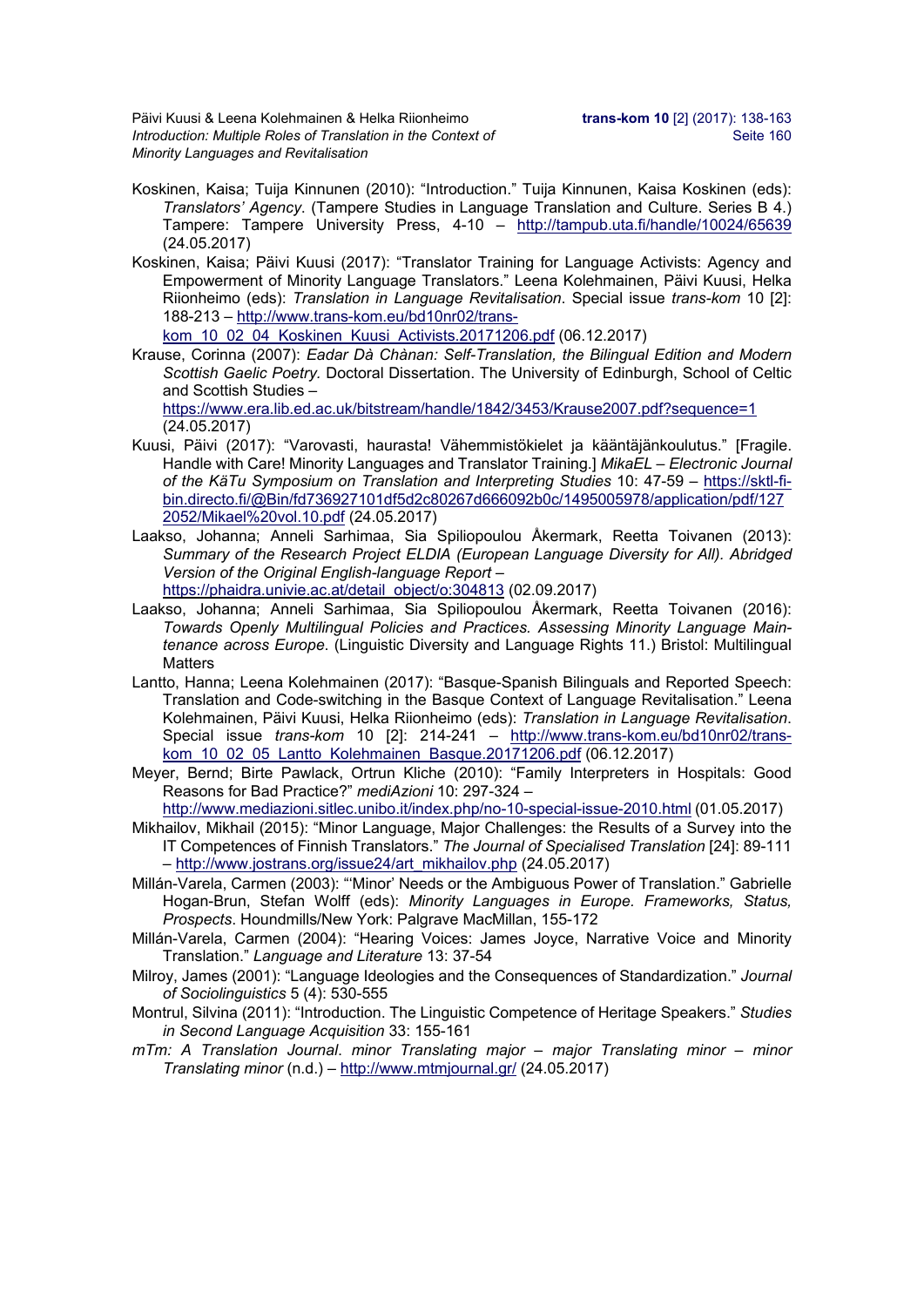Päivi Kuusi & Leena Kolehmainen & Helka Riionheimo **trans-kom 10** [2] (2017): 138-163 *Introduction: Multiple Roles of Translation in the Context of* Seite 161 *Minority Languages and Revitalisation* 

- Orellana, Marjorie Faulstich; Lisa Dorner, Lucila Pulido (2003): "Accessing Assets: Immigrant Youth's Work as Family Translators or 'Para-phrasers'." *Social Problems* 50 [4]: 505-524
- Orellana, Marjorie Faulstich (2009): *Translating Childhoods. Immigrant Youth, Language, and Culture*. New Brunswick: Rutgers University Press
- O'Rourke, Bernadette; Joan Pujolar, Fernando Ramallo (2015): "New Speakers of Minority Languages: the Challenging Opportunity – Forword." *International Journal of the Sociology of Language* 231: 1-20
- Paloposki, Outi (2016): "Translating and Translators before the Professional Project." *The Journal of Specialised Translation* [25]: 15-32 – http://www.jostrans.org/issue25/art\_paloposki.pdf (01.05.2017)
- Parianou, Anastasia (2009): *Translating from Major into Minor Languages*. Athens: Diavlos
- Parianou, Anastasia (2010): "LSP and Minor Languages: Some Proposals for a Translation Attitude Culture.ˮ Carmen Heine, Jan Engberg (eds): *Reconceptualizing LSP. Online Proceedings of the XVII European LSP Symposium 2009*, *Aarhus*. Aarhus: Aarhus School of Business, Aarhus University
- Partanen, Niko; Janne Saarikivi (2016): "Fragmentation of the Karelian Language and Its Community: Growing Variation at the Threshold of Language Shift." Reetta Toivanen, Janne Saarikivi (eds): *Linguistic Genocide or Superdiversity? New and Old Language Diversities*. (Linguistic Diversity and Language Rights 14.) New York: Multilingual Matters, 21-64
- Pasanen, Annika (2015): *Kuávsui já peeivičuovâ 'Sarastus ja päivänvalo': Inarinsaamen kielen revitalisaatio*. [Dawn and Daylight. The Revitalization of the Inari Saami Language.] (Uralica Helsingiensia 9.) Helsinki: University of Helsinki, Finno-Ugrian Studies Programme & Finno-Ugrian Society – http://www.sgr.fi/uh/uh9.html (02.06.2017)
- Pauwels, Anne (2008): "Language Maintenance." Alan Davies, Catherine Elder (eds): *The Handbook of Applied Linguistics.* (Blackwell Handbooks in Linguistics 17.) Malden, MA: Blackwell, 719-737
- Pérez-Gonzaléz, Luis; Şebnem Susam-Saraeva (eds) (2012): *Non-professionals Translating and Interpreting. Participatory and Engaged Perspectives*. Special Issue of *The Translator* 18 [2]: 149-165
- Pöchhacker, Franz (2000): "Dolmetschen ein Kinderspiel. Eine klinische Fallstudie." *TEXTconTEXT* 14: 153-179
- Raine, Roberta (2010): "Minority, Language and Translation in Tibet.ˮ *mTm. minor Translating major – major Translating minor – minor Translating minor* 2: 35-53 *–*  http://www.mtmjournal.gr/src/mTm-Contents2.pdf (24.05.2017)
- Raine, Roberta (2011): "Minority Languages and Translator Training: What Tibetan Programmes Can Tell Us.ˮ *The Journal of Specialised Translation* [16]: 126-144 *–*  http://www.jostrans.org/issue16/art\_raine.php (24.05.2017)
- Rajič, Kristina (2008): "'Die Familienaußenminister'. Kinder als Sprach- und KulturmittelerInnen eine empirische Erhebung." Nadja Grbić, Sonja Pöllabauer (eds): *Kommunaldolmetschen. Probleme – Perspektiven – Potentiale*. (TransÜD 21.) Berlin: Frank & Timme, 131-170
- Roberts, Roda P. (1992): "The Concept of Function of Translation and Its Application to Literary Texts." *Target* 4: 1-16
- Sallabank, Julia (2013): *Attitudes to Endangered Languages. Identities and Policies*. Cambridge: Cambridge University Press
- Sarhimaa, Anneli (2016): *Karelian in Finland. ELDIA Case Specific Report*. (Studies in European Language Diversity 27.) Mainz: Johannes-Gutenberg-Universität – https://phaidra.univie.ac.at/detail\_object/o:471733 (02.06.2017)
- Sim, Ronald J. (2000): "A Training Strategy for Translation Studies." Christina Schäffner, Beverly Adab (eds): *Developing Translation Competence*. Amsterdam/Philadelphia: Benjamins, 171- 182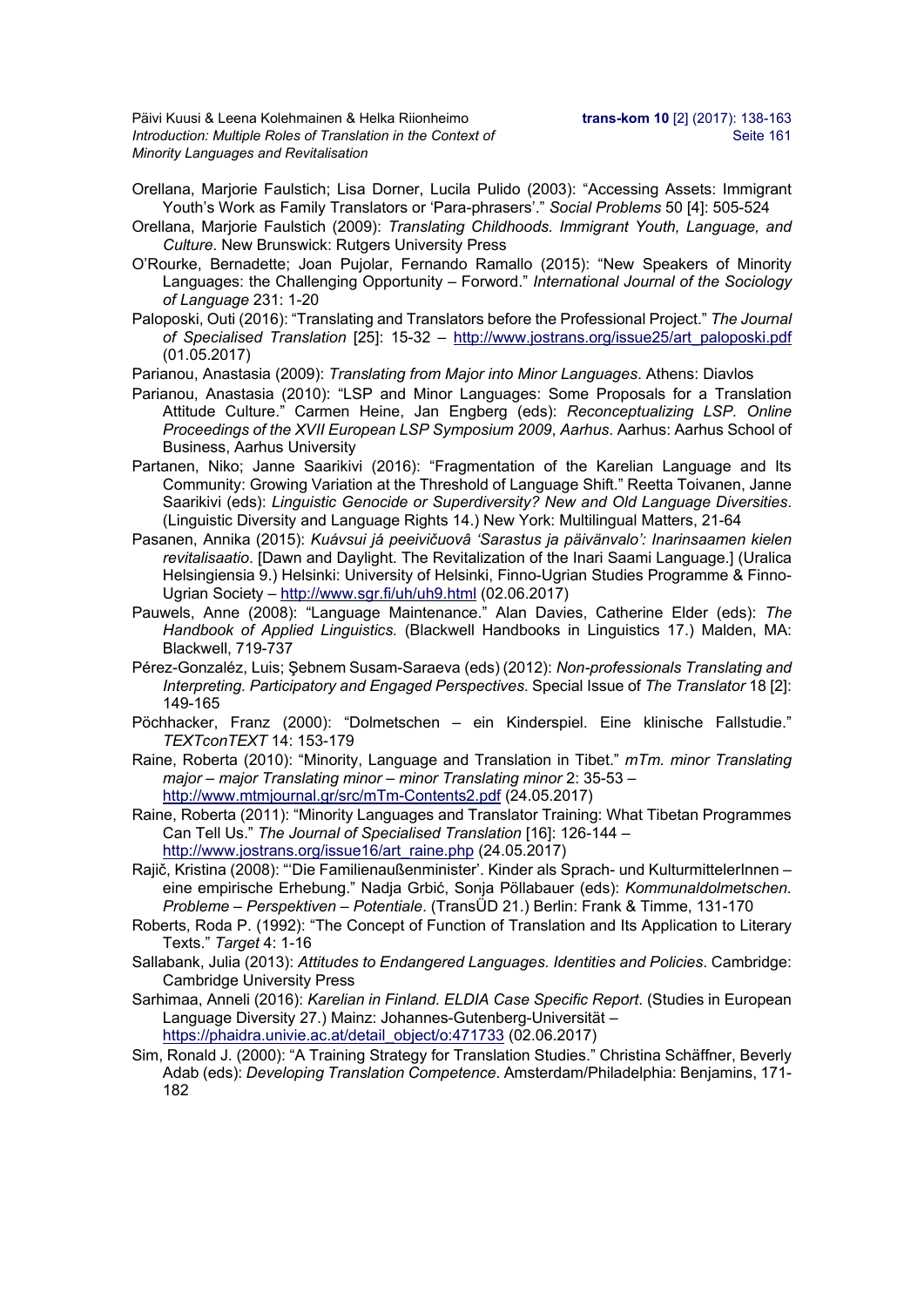Päivi Kuusi & Leena Kolehmainen & Helka Riionheimo **trans-kom 10** [2] (2017): 138-163 *Introduction: Multiple Roles of Translation in the Context of* Seite 162 *Minority Languages and Revitalisation* 

- Skutnabb-Kangas, Tove (2012): *Linguistic Genocide in Education Or Worldwide Diversity and Human Rights?* New York: Routledge
- Taivalkoski-Shilov, Kristiina (2013): "Voice in the Field of Translation Studies." Kristiina Taivalkoski-Shilov, Myriam Suchet (eds): *Intratextual Voices in Translation. Vita Traductiva*. Montréal: Éditions quebécoises de l'œuvre,1-30
- Thomason, Sarah G. (2015): *Endangered Languages. An Introduction*. (Cambridge Textbooks in Linguistics.) Cambridge: Cambridge University Press
- Toimenpideohjelma 2012 = Valtioneuvoston periaatepäätös toimenpideohjelmaksi saamen kielen elvyttämiseksi. [Proposal for Action Published by the Ministry of Education and Culture] – http://julkaisut.valtioneuvosto.fi/handle/10024/75374 (02.06.2017)
- Totoricagüena, Gloria; Iñigo Urrutia (2008) (eds): *The Legal Status of the Basque Language Today: one Language, three Administrations, seven Different Geographies and a Diaspora.* Donostia: Society for Basque Studies. *–* http://www.euskonews.com/0463zbk/ene\_120.pdf (13.05.2017)
- Toury, Gideon (1985): "Aspects of Translating into Minority Languages from the Point of View of Translation Studies." *Multilingua* 4: 3-10
- Translation and Minority (2016): International Conference in Translation Studies. University of Ottawa, School of Translation and Interpretation, 11.-12.11.2016. Conference Schedule. – https://translationandminority.files.wordpress.com/2016/09/translation-and-minority\_finalschedule2.pdf (01.09.2017)
- Tse, Lucy (1995): "Language Brokering among Latino Students: Prevalence, Attitudes, and School Performance." *Hispanic Journal of Behavioral Sciences* 17 [2]: 180-193
- Tsunoda, Tasaku (2006): *Language Endangerment and Language Revitalization*. Berlin: De Gruyter Mouton
- Tymoczko, Maria (2006): "Reconceptualizing Translation Theory: Integrating Non-Western Thought about Translation". Theo Hermans (ed.): *Translating Others*. Vol. 1. Manchester, UK/Kinderhook, USA: St. Jerome, 13-32
- UNESCO Ad Hoc Expert Group on Endangered Languages (2003): *Language Vitality and Endangerment*. Document Submitted to the International Expert Meeting on UNESCO Programme Safeguarding of Endangered Languages, Paris, 10-12 March 2003 – http://www.unesco.org/culture/ich/doc/src/00120-EN.pdf (02.06.2017)
- Urla, Jacquelin (2012): *Reclaiming Basque: Language, Nation, and Cultural Activism*. Reno/Las Vegas: University of Nevada Press
- Valdés, Guadalupe; Christina Chávez, Claudia Angelelli (2002): "A Performance Team: Young Interpreters and Their Parents." Guadalupe Valdés (ed.): *Expanding Definitions of Giftedness. The Case of Young Interpreters from Immigrant Communities*. New York/London: Routledge, 63-98
- Venuti, Lawrence (1998): "Introduction.ˮ Lawrence Venuti (ed.): *Translation and Minority.* Special Issue *The Translator* 4 [2]: 135-144
- Vogl, Ulrike (2012): "Multilingualism in a Standard Language Culture." Matthias Hüning, Ulrike Vogl, Olivier Moliner (eds): *Standard Languages and Multilingualism in European History*. Amsterdam/Philadelphia: Benjamins, 1-42

Weisskirch, Robert S. (2010): "Child Language Brokers in Immigrant Families: An Overview of Family Dynamics." *mediAzioni* 10: 68-87 –

http://www.mediazioni.sitlec.unibo.it/index.php/no-10-special-issue-2010.html (01.05.2017)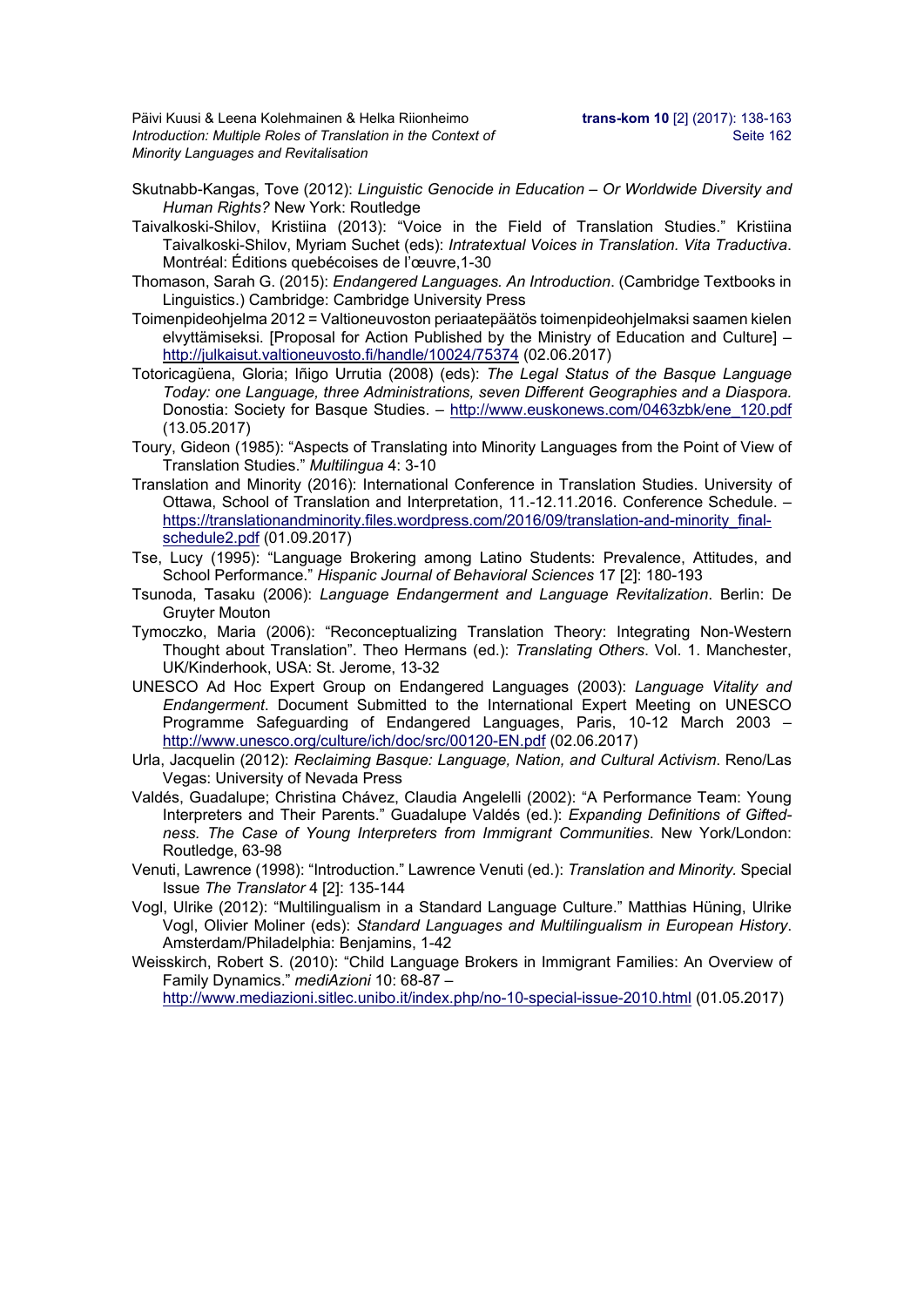Päivi Kuusi & Leena Kolehmainen & Helka Riionheimo **trans-kom 10** [2] (2017): 138-163 *Introduction: Multiple Roles of Translation in the Context of* Seite 163 *Minority Languages and Revitalisation* 

### *Authors*

Päivi Kuusi is a university lecturer in Translation Studies at the University of Helsinki, Finland. Kuusi holds a PhD in Translation Studies (Russian), and has previously taught Russian language and translation at the University of Eastern Finland and at the University of Tampere, Finland. In 2015-2017, Kuusi was conducting post-doctoral research on minority language translation in the research project *Kontu*, "The unexplored contexts of language contacts: translation and interpreting" (Emil Aaltonen Foundation 2015-2017/2018). Her other academic interests include translator training, literary translation and translation universals. Additionally, Kuusi has been acting as a lecturer and instructor in the language revitalisation project *Kiännä*, "Translation, Revitalisation and the Endangered Karelian Language" (Kone Foundation, 2015-2018). E-mail: paivi.kuusi@helsinki.fi

Leena Kolehmainen is professor of German at the University of Turku. Her research interests include the study of diverse grammatical phenomena, the comparative and corpus linguistic study of languages and translated texts, and the contact-linguistic study of translation. She is the coeditor of several collective volumes and special issues of journals, e.g. on the methodology of cross-linguistic comparison (2013), on non-professional translation (2015), on the interconnections between translation and code-switching (2016), and on the linguistic analysis of literary translations (2016). She heads the project *Kontu,* "The Unexplored Contexts of Language Contact: Translation and Interpreting", funded by the Emil Aaltonen Foundation (2015-2018). E-mail: leena.kolehmainen@utu.fi

Website*:* https://leenakolehmainen.wordpress.com/

Helka Riionheimo is (acting) professor in Finnish at the University of Eastern Finland, Joensuu. Her main academic interests are contact linguistics, dialectology, sociolinguistics, Finnic languages, and language endangerment and attrition. Her publications include a monograph on the contact of Ingrian Finnish and Estonian (2007) and journal articles in, e.g. *Studies in Language* and *Multilingua*. She currently leads the project *Kiännä*, "Translation, Revitalisation and the Endangered Karelian Language" (Kone Foundation 2015-2018). E-mail: helka.riionheimo@uef.fi